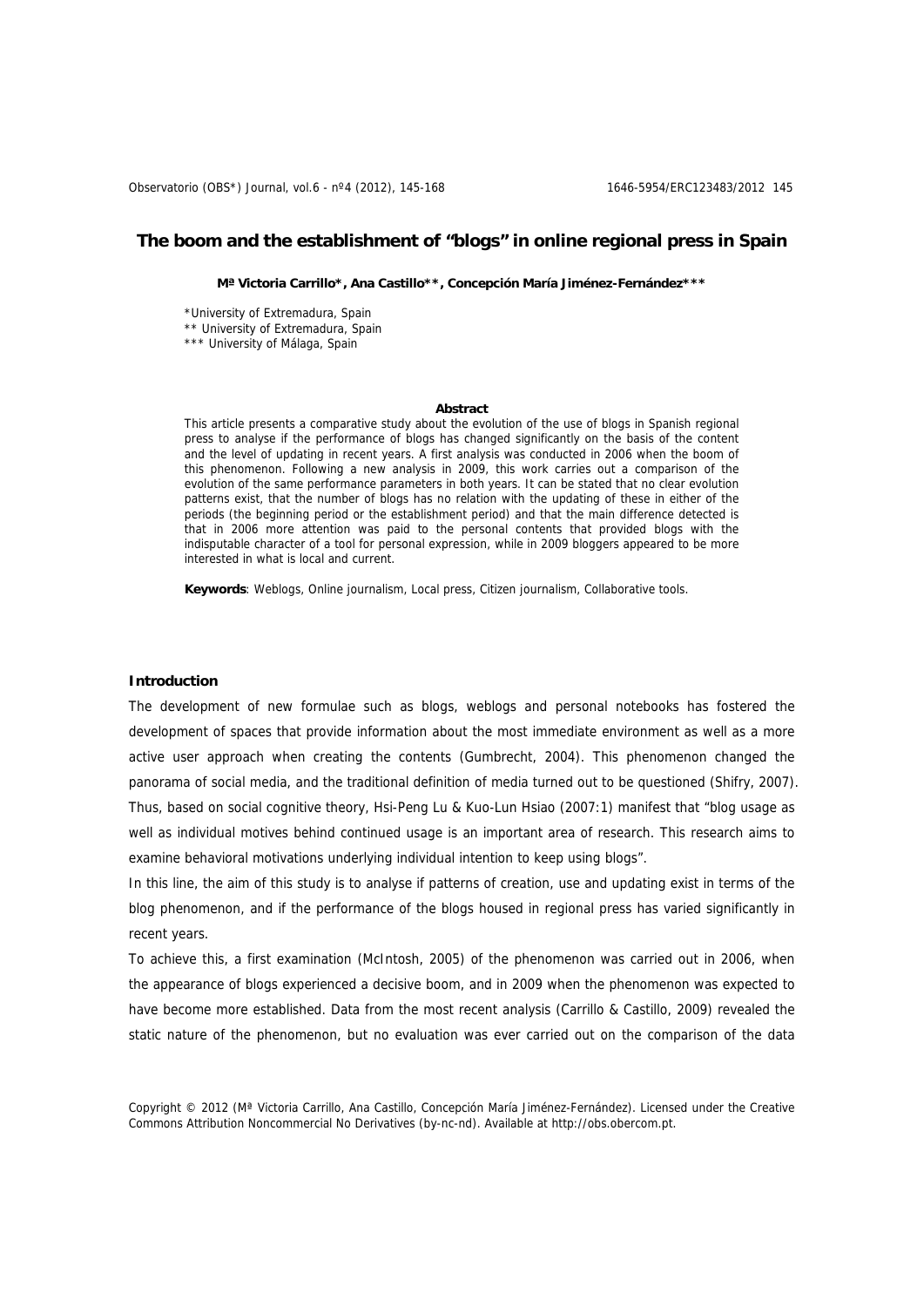collected in 2009 with the first data observed in 2006, when the blog phenomenon exploded onto the media scene of the Internet (Kahn & Kellner, 2004; Johnson & Kaye, 2004).

The question arising from such a comparison was that, if in view of the most recent results, the phenomenon was not revealing clear performance patterns, it was essential to analyse these results with the first data collected, in order to demonstrate an upward or downward trend in the maturity of the phenomenon, taking into account the moment it began and its position three years later.

It is not objective to assume that the evaluation of the most recent data means a positive evolution of the phenomenon without carrying out this comparative analysis.

Thus, we worked on certain initial questions such as:

Were the essential traits and characteristics of the blogs different in the two periods?

Was the development of the blogs in online regional press more consistent when the phenomenon was beginning and during its boom than after its evolution?

Did the parameters observed evolve positively or negatively?

With these initial intentions we endeavoured to shed some light on the creation and evolution of the active participation of anonymous people when they use spaces provided by the online regional newspapers, as channels of personal expression and as ways to keep in touch with current affairs, as well as the most upto-date information, as special features of blogs. According to that, a demographical description of bloggers is not possible in this study because the blog's reason of being is the possibility to be a free space of expression without knowing who is whom, as Grumbetch (2004) refers as independent bloggers in "protected spaces"

In this regard, the comparison of both periods was carried out in accordance with the same parameters observed: the content of the blogs presented in each period and the levels of updating present in 2006 and 2009.

### **Blogs and social media as an interactive digital channel of expression**

In the context of media, Shifry (2007) considers the real convergence among traditional media and blogs and he manifests that, according to his study, blogs are the source of information that, more and more, people use and, for that reason, the difference between media and blogs is much more difficult to establish. In this line, Jonhson & Kaye (2004) explore the degree to which reliance on Weblogs as well as traditional and online media sources predicts credibility of Weblogs after controlling for demographic and political factors. Weblog users judged blogs as highly credible,more credible than traditional newspapers.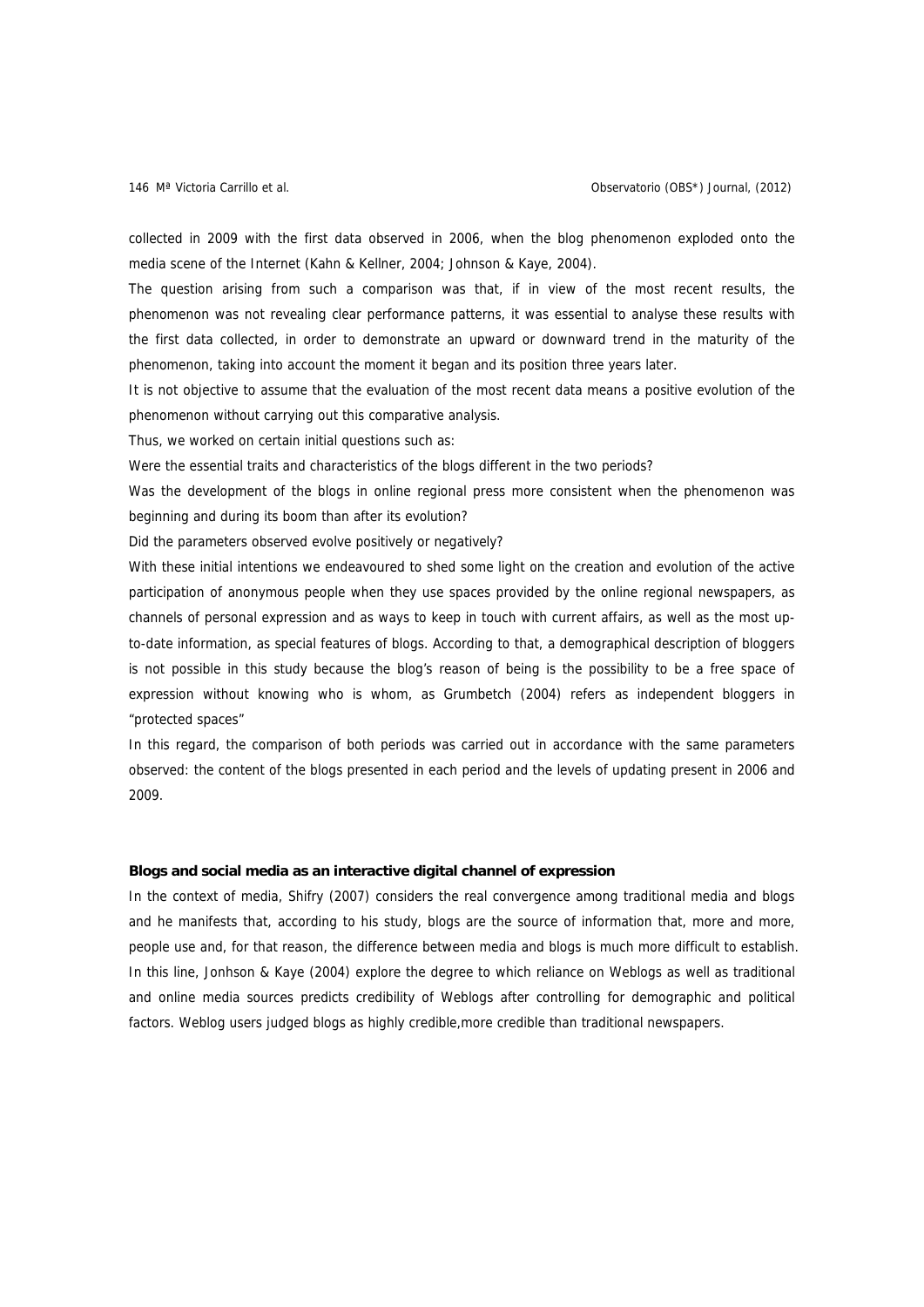According to Rainie (2005), blogs have become one of the greatest phenomena of the Internet. A vast communication space has emerged, in which millions of people become active communicators.

As well as a register of interesting pages, experiences and opinions are also included, meaning that, like the press, blogs are capable of generating information about current topics.

According to Kanh & Kellner (2004:91) "The new internet subculture that has erupted around 'blogging' is particularly deserving of analysis here, as bloggers have demonstrated themselves as techno activists favoring not only democratic self-expression and networking, but also global media critique and journalistic sociopolitical intervention".

The passing of time has demonstrated that with the "fashion" phase well and truly over, only those blogs with a serious approach and commitment as a basis have remained in cyberspace, since one of the main values of a weblog, like the press, is the need to be constantly up to date. On the contrary, the constant dynamism of a blog through discussing current affairs is also one of the drives behind its survival.

Blogs share with the digital phenomenon and social media the possibility of creating interactive experiences (Carrillo & Castillo, 2007), which first requires an increased knowledge of interactivity, in which the return of communication is the start of what we call "interactive experiences" for the user, which Carrillo (2005) defined using three essential characteristics also present to a greater or lesser degree in blogs what can influence content and updating:

-These experiences help to create an active control on the part of the user who can freely enter and leave the experience that he himself is creating. Thus, Gumbrecht (2004) researched the ability of bloggers to control the content of what is "broadcast" in their blogs and how this affects audience perception.

-They allow greater synchrony or minimum space of time between the reactions of the subjects participating.

-Interactivity must promote multi-directionality, or the possibility of creating a dialogue not between only two, but between various subjects, in different directions and even on different levels of involvement (Prado, 1987). Gumbrecht (2004) discuss the importance of feedback and commenting as it relates to "community-minded" bloggers more than "independent" bloggers. However, according to Hsi-Peng Lu, Judy Chuan-Chuan Lin, Kuo-Lun Hsiao & Li-Ting Cheng (2010) "although blog service providers have developed and promoted various interactive functions of their blog platforms, effects of the interactivities on posting behaviour are still vague"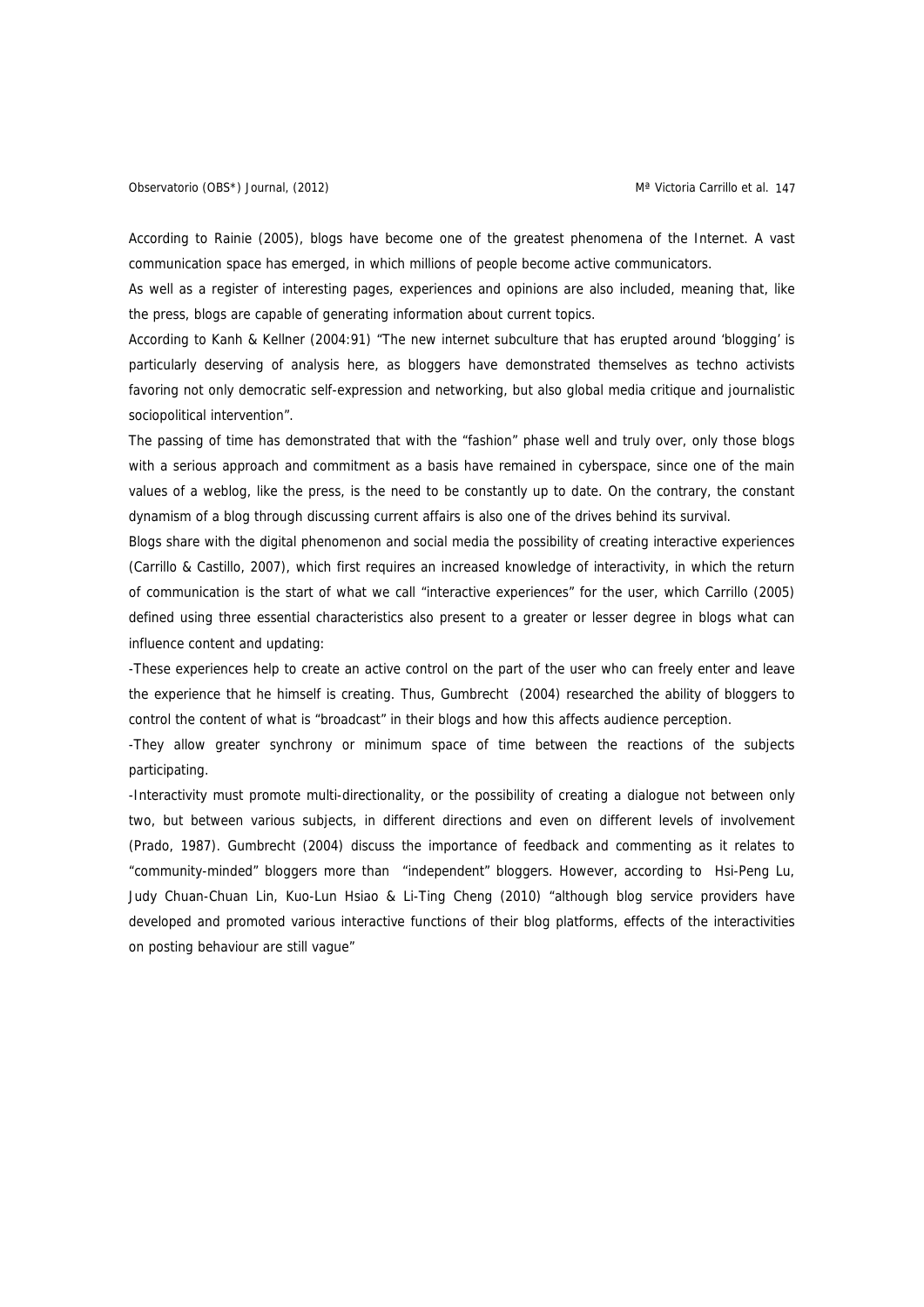### **Blogs in regional on line press**

In this vein, participatory journalism, also known as journalism 3.0 (Varela, 2005), enables the creation of interactive experiences which are defined as: "The act of a citizen, or group of citizens, playing an active role in the process of collecting, reporting, analysing and disseminating news and information". Grabowicz (2003) adds the importance of weblogs as a way to bring Journalists into a larger Community and Lasica (2003) manifests, in general, several benefits weblogs bring to journalism. Schudson (1999: 122), in his critique of the public journalism movement, describes a ''fourth model of journalism;'' that is, a model of journalism ''in which authority is vested not in the market, not in a party, and not in the journalist but in the public''.

New terminology has appeared, in this sense we no longer speak of journalistic genre but rather "the transmedia narrative"; we refer to the old news publishing networks as "corporate hybridization"; and the ever-more antiquated concept of the audience -even the concept of public opinion- has been replaced in Web 2.0 by the concept of "collective intelligence" (Lévy, 1997), "intelligent multitudes" (Rheingold, 2002), in Elías (2010) or "communitymindedness" (Gumbrecht, 2004).

Traditionally, the media have provided spaces on their web pages where well-known journalists and anonymous citizens could house their blogs and participate in a conversation being created in cyberspace, using both computers and other mobile devices (Díaz Noci, 2009). ). In this sense the blogosphere can move people, can do new topics arise, can discuss programs or even can change opinions (Cervera, 2006: 16)

Although blogs started out as personal diaries, their content has evolved becoming used for different kinds of communicative purposes. In this regard, Fumero (2005) has made an approximate classification of blogs: "journalistic, political, corporative (organisational) or of companies, professional, personal and educational". In the case of journalistic blogs, the weblogs started to gain importance when they were used by journalists as pages of a more personal nature, where they could reveal their less constrained messages to the determining media (Lowrey, 2006). However less has been written about the anonymous citizens who write contents in the spaces provided by the digital journalistic media for their own personal expression.

In this vein, as Estalella (2005) reveals, referring to blogs, "the existence and dynamic, and by extension the operation of the blogosphere, cannot be understood without referring to its highly personal aspect" what Hsi-Peng Lu, Judy Chuan-Chuan Lin, Kuo-Lun Hsiao & Li-Ting Cheng (2010) refer in terms of the parameter "self-expresion".

Although not all blog spaces are used for journalistic purposes, it is evident that blogs exploit the advantages of the Internet for journalistic communication (Murugesan, 2007, Abadal & Guallar, 2010). In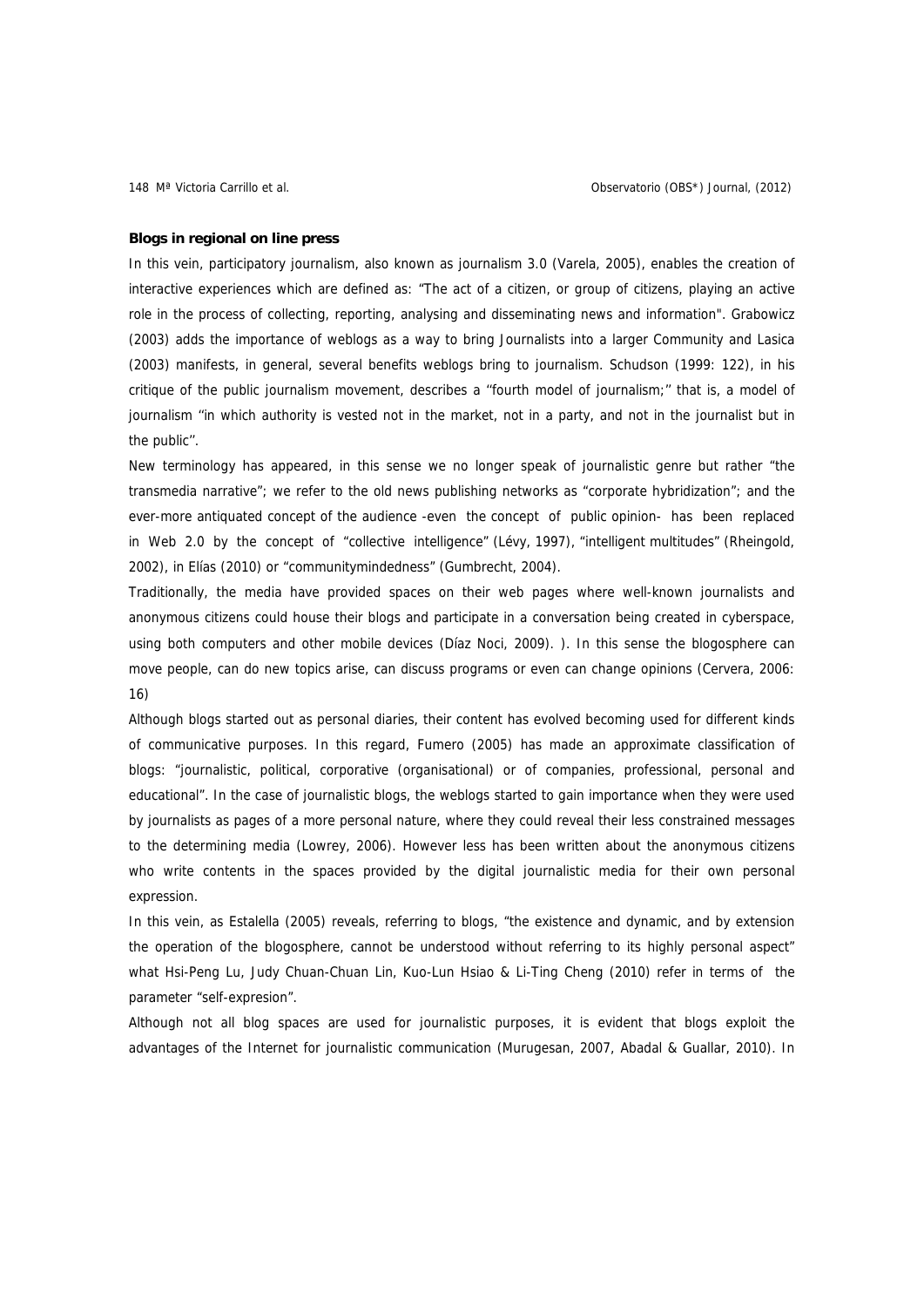fact, the presence of blogs in digital press spaces has been studied (Rengel, 2005), an analysis of free newspapers' web portals showed that they were competing with subscription media by offering personal communication space and that their best front-page articles were written by readers (Álvarez, 2005).

However, it is possible to say that weblogs incorporate some modifications in the treatment of the present compared to newspapers.

-They include topics that are not broached in traditional media (Lasica, 2003).

-They include the personal reflections of the creator of the weblog (Lasica, 2003, Grabowicz, 2003).

-They include information relating to the Internet itself which is highlighted in these virtual spaces (García & Capón, 2004: 124).

-They provide journalists with more freedom, allowing them to write opinions, select topics and decide on the frequency of publication (Lasica, 2003; Grabowicz, 2003).

Salaverría (2008), using current literature on the study topic as a basic, suggests that the blogs be divided into three different categories.

-Weblogs housed in cyber media and worked on by professionals.

-Blogs specialising in the progress of journalism as a profession.

-Blogs which, without being part of any cyber media, deal with current affairs.

It is evident that this classification omits the possibility that blogs being housed in spaces provided by cyber media can have non-professionals as the active subjects creating and updating the blog; users who are concerned about current affairs (Lasica, 2003; Grabowiz, 2003). This triggered the interest of this work to study the phenomenon of the peak and evolution of the creation of blogs by anonymous people in spaces corresponding to online regional press.

On this occasion it is the readers themselves who start the weblogs in the spaces provided by the media. It is a strategy to make the audience find a place to expose their messages in the newspaper. In this way, the media guarantees visits and as Hindman (2009) says "the blogosfere preserves the patterns of concentrated control that have existed in the media for decades". On the other hand, the blogger can benefit from the visibility provided by the online media, despite of the fact that as Hindman (2009) says too, although the possibility to make sound on the Internet increased, the probability to succeed on the Internet, is not as wide as people think.

In accordance with Salaverría (2008) we can say that blogs have been studied from different points of view with a clear lack of studies about some aspects.

The author collects a wide literature review which we summarise and draw up with the aim of detecting new research areas among which our study can be placed.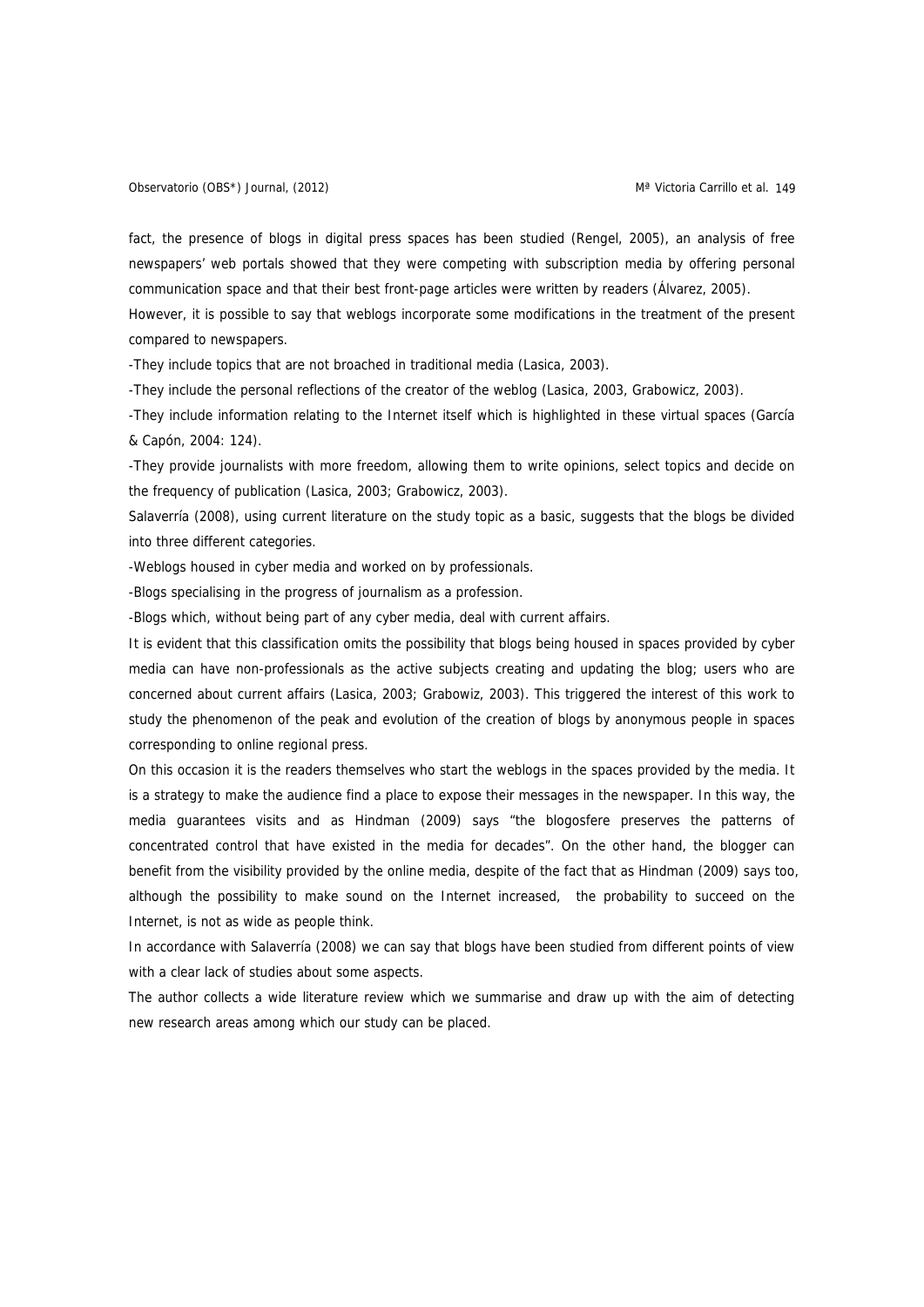### 150 Mª Victoria Carrillo et al. Observatorio (OBS\*) Journal, (2012)

| Area of study of the blogs                                                                                                           | <b>Authors</b>                                                                                                                                                                                                                                              |
|--------------------------------------------------------------------------------------------------------------------------------------|-------------------------------------------------------------------------------------------------------------------------------------------------------------------------------------------------------------------------------------------------------------|
| The social function of blogs compared to newspapers.<br>Their role as a new media and influence on the work of<br>future journalists | Schudson (1999), Blood (2002); Andrews (2003);<br>Grabowicz (2003) Lasica (2003); Blood (2003) Matheson<br>(2004a); Gillmor (2004); Jonhson & Kaye (2004),<br>Domínguez (2006); Orihuela (2005), Cebrián Herreros &<br>Flores Vivar (2007); Carlson (2007). |
| The formal taxonomy, technological tools and rhetorical<br>features of blogs                                                         | Estalella (2005); López (2005); Orihuela (2006); Flores &<br>Aguado (2006); López & Otero (2007); Marcelo & Martín<br>$(2007)$ .                                                                                                                            |
| Blogs as a new journalistic genre. The characteristics<br>and functions of the so-called "journalistic blogs"                        | Salaverría (2005 <sup>a</sup> ), Morán (2005), Singer (2005); Rengel<br>(2005); Robinson (2006); Frascaroli, Fernández & Millán<br>(2007); García, Martínez & Vizcaíno-Laorga (2007), Abadal<br>&Guallar (2010).                                            |
| Composition strategies employed by bloggers.                                                                                         | Matheson (2004b), Salaverría (2008)                                                                                                                                                                                                                         |
| Journalism and blogs in the practice of composition and<br>style                                                                     |                                                                                                                                                                                                                                                             |
| Reasons encouraging Internet surfers to read and write<br>blogs                                                                      | Rheingold (2002), Kanh & Keller (2004), Gumbrecht<br>(2004), Kaye (2005) Hsi-Peng Lu & Kuo-Lun Hsiao (2007),<br>Hsi-Peng Lu & Kuo-Lun Hsiao (2009)                                                                                                          |
| Impact of weblogs on defining the thematic agenda of<br>public opinion                                                               | García Orosa & Capón García (2004), Hindman (2009)                                                                                                                                                                                                          |
| Blogs as a part of the informative offer of digital<br>newspapers                                                                    | Rengel (2005), Alvarez (2005)                                                                                                                                                                                                                               |

Taking into consideration the main focuses of attention highlighted, we observe an evident lack of studies about the phenomenon in terms of two essential parameters which define the nature of all types of blogs: the study of the blog contents (the presence or absence of personal topics linked or not to highly topical current affairs) and the levels of updating and maintenance that weblogs present, since without this quality, blogs lose their meaning in very little time.

# **Methodological approach**

This work attempts to study the evolution of the blog phenomenon in regional press, comparing the data collected from an analysis carried out in 2006 about blogs in regional press with the data from an analysis carried out on the same body of study in 2009 (Carrillo & Castillo, 2009).

In this line, our study about blogs in the on line regional press in Spain as a place where readers can create their own "protected spaces" (Grumbecht, 2004) was carried out, in the first semester of 2006 and 2009.

This work's contribution is based on analysing the evolution of the phenomenon of creating and maintaining blogs at the beginning of their existence (2006) and three years later (2009). In order to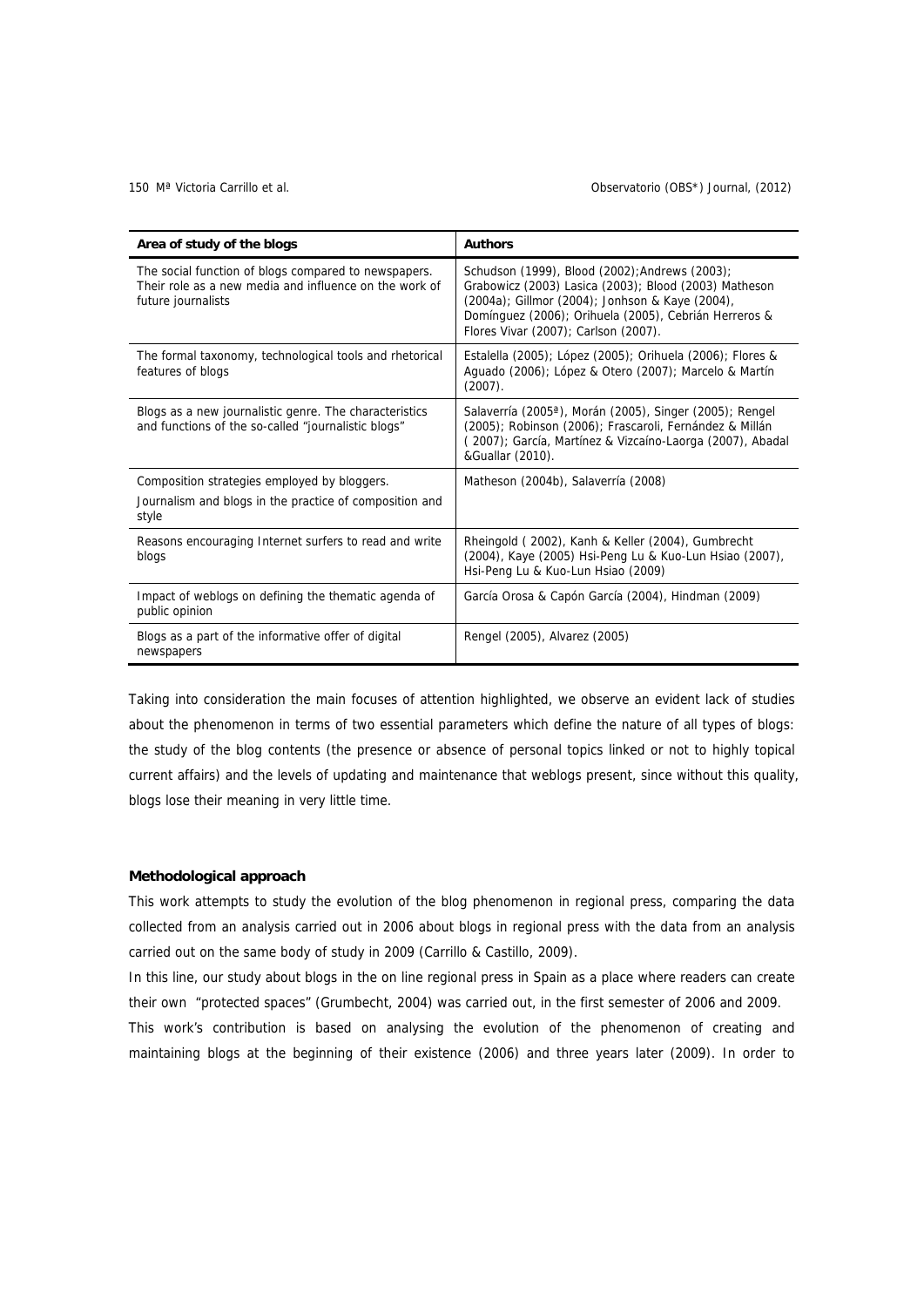achieve this, a tracking was carried out of the blogs existing in 2006, in the online Spanish regional press of the group Vocento (<http://www.vocento.com/espanol/portada3.htm>) and those existing in 2009 in the same body of study, analysing the most relevant characteristics in both periods.

There are two essential reasons for researching blogs of regional press on the Internet:

1. Bloggers are drawn to regional media for various reasons:

-Greater proximity to subjects dealt with in the blog and in the newspapers.

-Greater knowledge of reality (due to this proximity).

-Greater commitment in political, social matters, etc.

2. The second reason is that the structure of spaces used for blogs in these regional media is very homogeneous.

Moreover, it is highlight that the two years analyzed were relevant in the social and economic Spanish reality. In 2006, according to the one of the most Spanish important paper: El País (2007), the financial increment was notable as a result of the Spanish long expansive business cycle. On the other hand, it was a period in what problems arise to be manifested as facts in 2009, such as: deficit, low concurrence, workrelated problems, the dependency of consumption and construction industry. In this sense according to Ortega & Peñalosa (2012), 2009 was a period when the Spanish economy was submerged in a period of contracting that turned out to be a period of slowing down, 2010, what announced the current financial crisis.

The aims of this study are expressed in the following initial hypotheses:

-Blogs in regional press are a phenomenon that follows clearer performance patterns as time passes, thereby becoming established as information media (Lasica, 2003).

-It is expected that as the phenomenon matures the rate of updating will become homogeneous.

Thus, the level of updating will be uniform, responding to the same performance patterns of bloggers in the two analysed periods.

In this way, if the number of blogs increases in 2009, the increase will be proportionate to a higher rate of updating.

In line with the informative contents present in the regional media, it is still the local context and personal subjects that most interest blogs housed in regional press (Hsi-Peng Lu & Kuo-Lun Hsiao, 2007).

Thus, the level of updating of blogs will be directly proportionate to the special treatment of information about current affairs and personal blogs.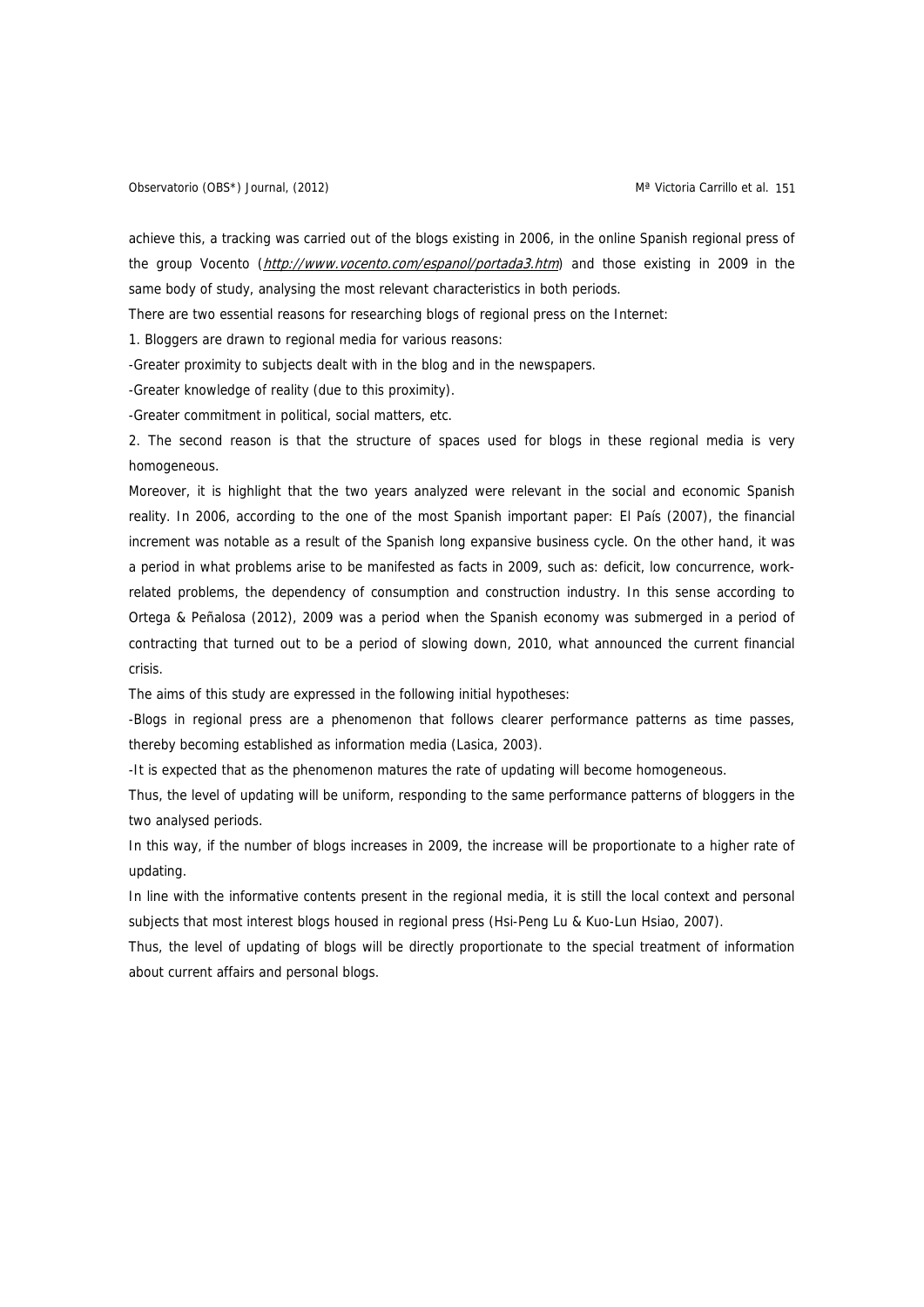## **Methodology process**

## **First step:**

First, it was selected a Spanish group of media (Vocento) and all their regional on line press what you can see in the table 1. Secondly, it was counted every single blog in every regional on line newspapers. It was possible to determine the presence of different categories of blogs established in that newspapers and the number of blogs in each category.

Table 1 presents all the newspapers studied and the number of blogs, grouped according to subject or categories. An initial comparative analysis enables us to obtain an idea about the blog phenomenon and observe that among the regional newspapers of the Vocento group in 2009, two blogs appear which were not present in 2006: El diario Montañés and Las provincias. On the contrary, in the 2006 analysis the newspaper El Correo digital, part of the same group, was not included, since its blog subjects did not have a grouping pattern like those of the rest of the sample. Nevertheless, the newspaper was included in the 2009 analysis since at that time its blogs were better structured.

| <b>NEWSPAPER</b>               | <b>BLOGS ACCORDING TO SUBJECTS</b><br>2009 | <b>BLOGS ACCORDING TO SUBJECTS</b><br>2006 |
|--------------------------------|--------------------------------------------|--------------------------------------------|
| <b>1.EL CORREO DIGITAL</b>     | Authors' blogs                             |                                            |
| http://www.elcorreodigital.com | Current affairs                            |                                            |
|                                | Art and culture                            |                                            |
|                                | Science and technology                     |                                            |
|                                | Cinema and television                      |                                            |
|                                | Sport                                      |                                            |
|                                | Humour                                     |                                            |
|                                | Internet                                   |                                            |
|                                | <b>Mountains</b>                           |                                            |
|                                | Personal blogs                             |                                            |
|                                | Trends                                     |                                            |
|                                | Various                                    |                                            |
|                                | Basques abroad                             |                                            |
|                                | Videogames                                 |                                            |
| 2. EL DIARIO VASCO             | Current affairs                            | Current affairs                            |
| http://www.diariovasco.com     | Sport                                      | Sport                                      |

Table 1. Blogs according to subjects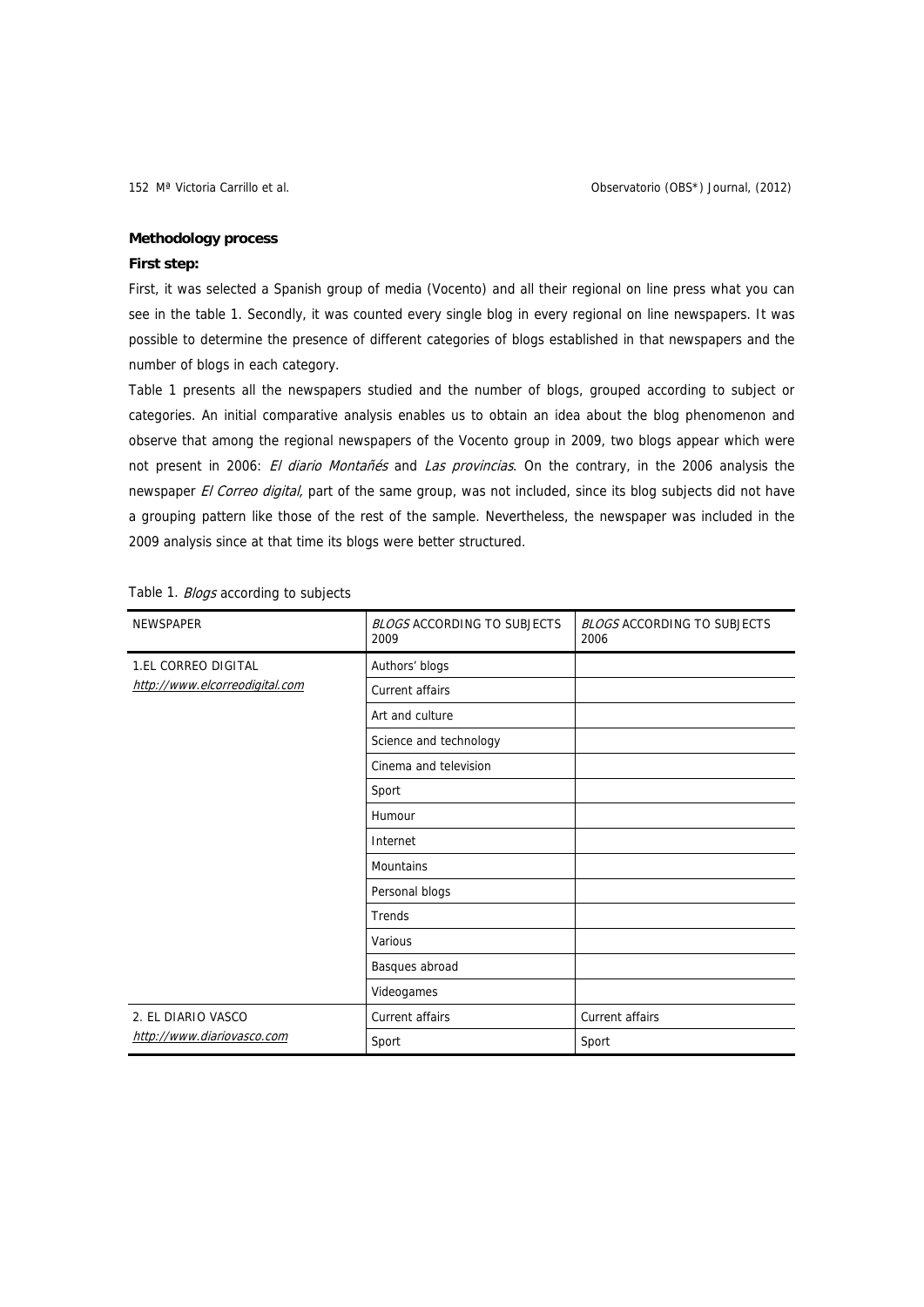## Observatorio (OBS\*) Journal, (2012) Conservatorio (OBS\*) Journal, (2012)

| <b>Basque Country</b>                            | Leisure and past-times             | Leisure and past-times             |  |  |
|--------------------------------------------------|------------------------------------|------------------------------------|--|--|
|                                                  | Other                              | Other                              |  |  |
|                                                  | <b>Politics</b>                    | <b>Politics</b>                    |  |  |
|                                                  | Basque Country Football Federation | Basque Country Football Federation |  |  |
| 3.LA VERDAD                                      | Current affairs                    | Current affairs                    |  |  |
| http://www.laverdad.es                           | Albacete                           | Albacete                           |  |  |
| Murcia                                           | Alicante                           | Alicante                           |  |  |
|                                                  | Art and culture                    | Art and culture                    |  |  |
|                                                  | Science and technology             | Science and technology             |  |  |
|                                                  | Sport and leisure                  | Sport and leisure                  |  |  |
|                                                  | Media                              | Media                              |  |  |
|                                                  | Murcia                             | Murcia                             |  |  |
|                                                  | Other                              | Other                              |  |  |
|                                                  | Personal blogs                     | Personal blogs                     |  |  |
|                                                  | Readers abroad                     |                                    |  |  |
| 4.IDEAL                                          | Current affairs                    | Current affairs                    |  |  |
| http://www.idealdigital.es<br>Andalusia/ Granada | Art and culture                    | Art and culture                    |  |  |
|                                                  | Science and technology             | Science and technology             |  |  |
|                                                  | Sport and leisure                  | Sport and leisure                  |  |  |
|                                                  | Local                              | Local                              |  |  |
|                                                  | Media                              | Media                              |  |  |
|                                                  | Other                              | Other                              |  |  |
|                                                  | Personal blogs                     | Personal blogs                     |  |  |
| 5.DIARIO SUR                                     | Local                              | Local                              |  |  |
| http://www.diariosur.es                          | Current affairs                    | Current affairs                    |  |  |
| Andalusia/Malaga                                 | Art and culture                    | Art and culture                    |  |  |
|                                                  | Science and technology             | Science and technology             |  |  |
|                                                  | Sport and leisure                  | Sport and leisure                  |  |  |
|                                                  | Personal blogs                     | Personal blogs                     |  |  |
|                                                  | Authors' blogs                     | Other                              |  |  |
|                                                  | People from Malaga abroad          | Media                              |  |  |
|                                                  | Associations and NGOs              |                                    |  |  |
|                                                  | Colaboradores en Sur.es            |                                    |  |  |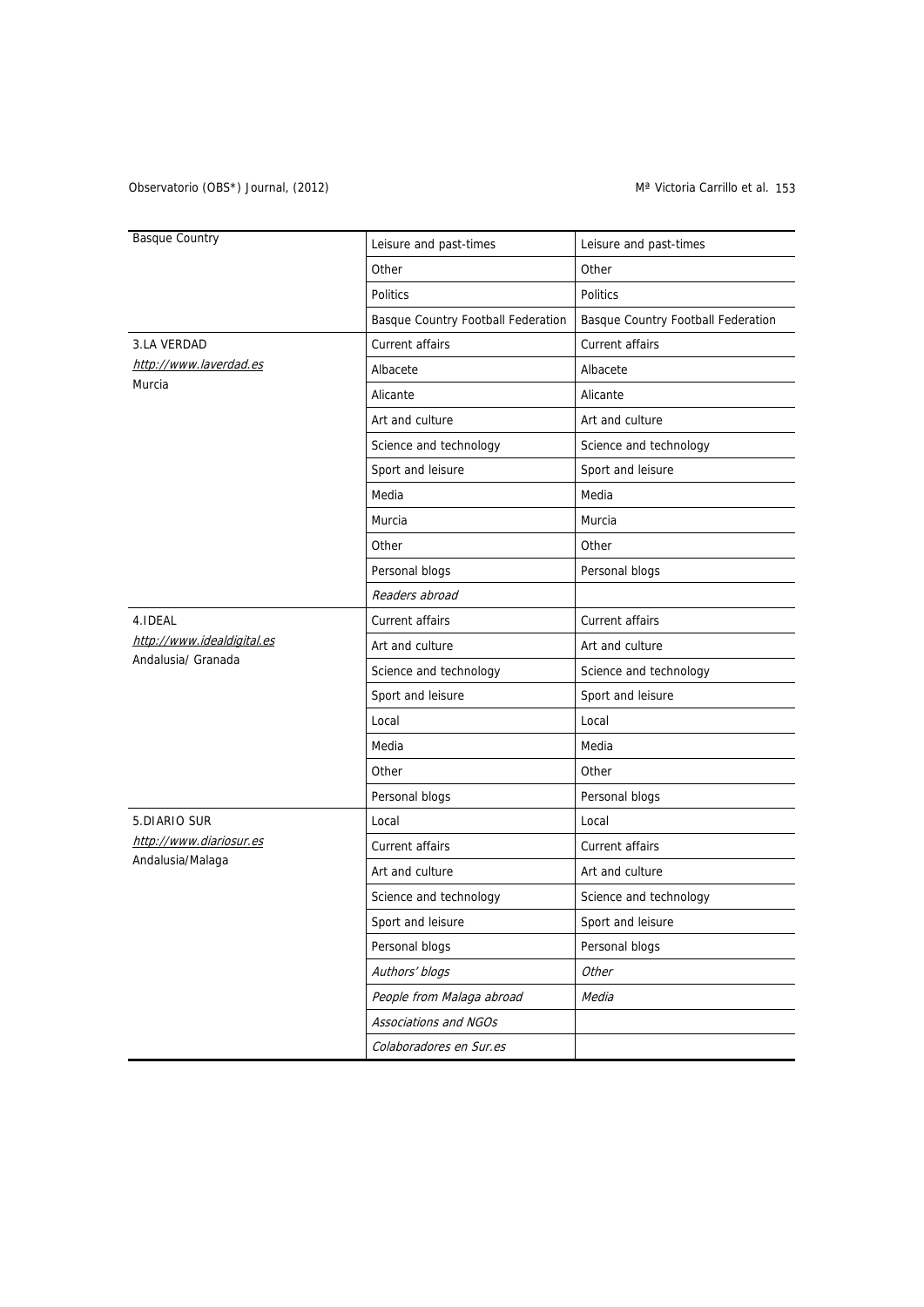## 154 Mª Victoria Carrillo et al. Observatorio (OBS\*) Journal, (2012)

| 6. LA RIOJA                      | Current affairs           | Current affairs        |  |  |
|----------------------------------|---------------------------|------------------------|--|--|
| http://www.larioja.com           | Art and culture           | Art and culture        |  |  |
| La Rioja.                        | Science and technology    | Science and technology |  |  |
|                                  | Sport and leisure         | Sport and leisure      |  |  |
|                                  | Local                     | Local                  |  |  |
|                                  | Media                     | Media                  |  |  |
|                                  | Other                     | Other                  |  |  |
|                                  | Personal blogs            | Personal blogs.        |  |  |
|                                  | Blog'n'roll 2009          |                        |  |  |
|                                  | Lo mejor de vinorioja.com |                        |  |  |
| 7.EL NORTE DE CASTILLA           | Billete de ida            | Art and culture        |  |  |
| http://www.nortecastilla.es      | Current affairs           | Current affairs        |  |  |
| Castille and Leon                | Science and technology    | Science and technology |  |  |
|                                  | Sport                     | Sport and leisure      |  |  |
|                                  | Leisure                   |                        |  |  |
|                                  | Media                     | Media                  |  |  |
|                                  | Castille and Leon         | Local                  |  |  |
|                                  | Personal blogs            | Personal blogs         |  |  |
|                                  | University                | University             |  |  |
|                                  | Other                     | Other                  |  |  |
| <b>8.EL COMERCIO DIGITAL</b>     | Current affairs           | Current affairs        |  |  |
| http://www.elcomerciodigital.com | Art and culture           | Art and culture        |  |  |
| Asturias                         | Science and technology    | Science and technology |  |  |
|                                  | Sport and leisure         | Sport and leisure      |  |  |
|                                  | Local                     | Local                  |  |  |
|                                  | Media                     | Media                  |  |  |
|                                  | Other                     | Other                  |  |  |
|                                  | Personal blogs            | Personal blogs         |  |  |
| 9.LA VOZ DE CÁDIZ                | Current affairs           | Current affairs        |  |  |
| http://www.lavozdigital.com      | Art and culture           | Art and culture        |  |  |
| Andalusia/Cadiz                  | Science and technology    | Science and technology |  |  |
|                                  | Sport and leisure         | Sport and leisure      |  |  |
|                                  | Local                     | Local                  |  |  |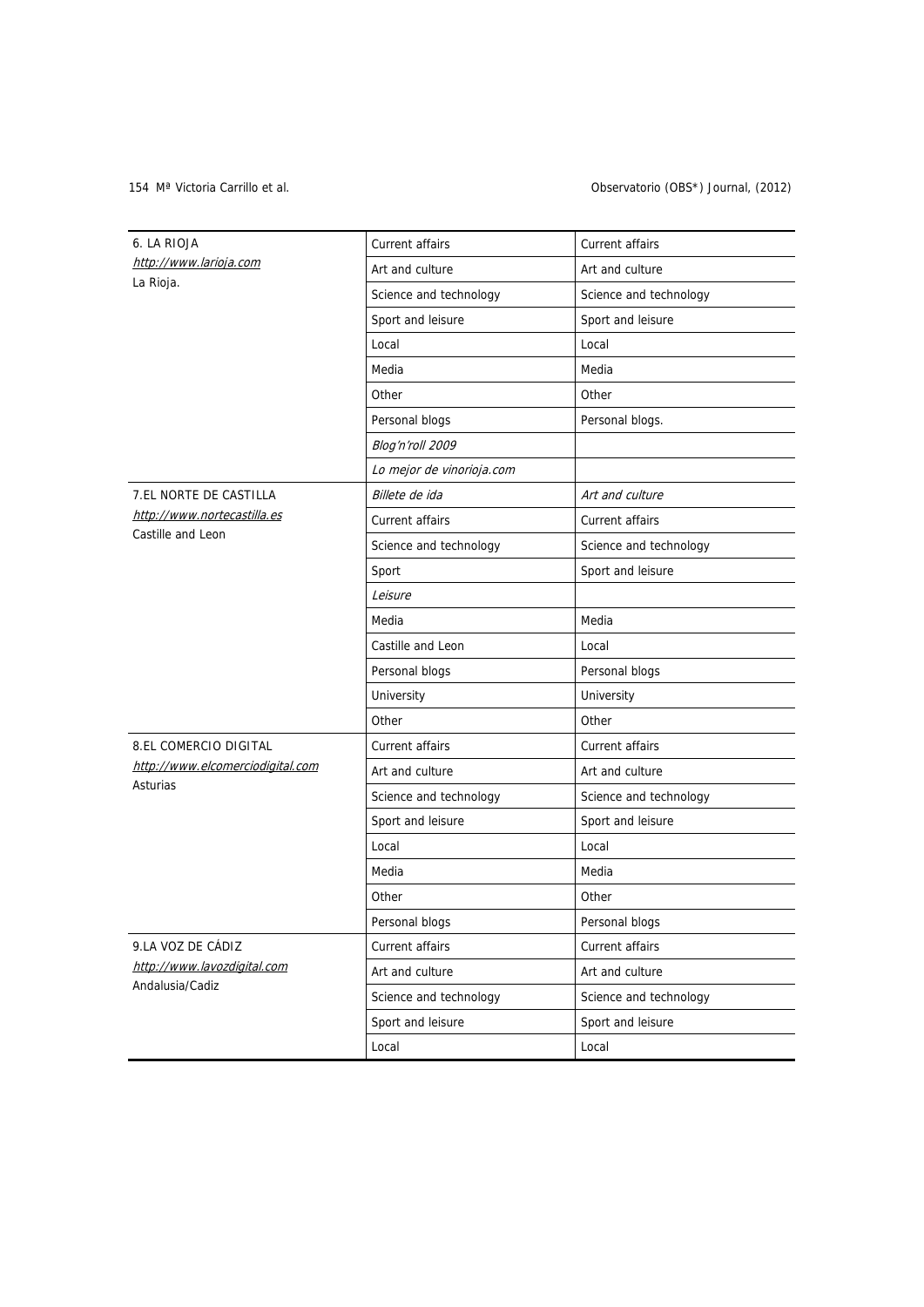# Observatorio (OBS\*) Journal, (2012) Coservatorio (OBS\*) Journal, (2012)

|                                | Media                                                                | Media                  |
|--------------------------------|----------------------------------------------------------------------|------------------------|
|                                | Other                                                                | Other                  |
|                                | Personal blogs                                                       | Personal blogs         |
| 10.HOY                         | Current affairs                                                      | Current affairs        |
| http://www.hoy.es              | Art and culture                                                      | Art and culture        |
| Extremadura/ Badajoz           | Science and technology                                               | Science and technology |
|                                | Sport and leisure                                                    | Sport and leisure      |
|                                | Local                                                                | Local                  |
|                                | Media                                                                | Media                  |
|                                | Other                                                                | Other                  |
|                                | Personal blogs                                                       | Personal blogs         |
| <b>11.LAS PROVINCIAS</b>       | Current affairs                                                      |                        |
| http://www.lasprovincias.es    | Art and culture                                                      |                        |
|                                | Festival of San José in Valencia                                     |                        |
|                                | Science and technology                                               |                        |
|                                | The world at your fingertips (home,<br>decoration, health, Internet) |                        |
|                                | Cinema and television                                                |                        |
|                                | Leisure                                                              |                        |
|                                | Music                                                                |                        |
|                                | Internet                                                             |                        |
|                                | Sport                                                                |                        |
|                                | Local                                                                |                        |
|                                | Environment                                                          |                        |
|                                | Psychology                                                           |                        |
|                                | Health                                                               |                        |
|                                | Politics                                                             |                        |
|                                | Economy                                                              |                        |
|                                | Astrology                                                            |                        |
| 12.EL DIARIO MONTAÑÉS          | Current affairs                                                      |                        |
| http://www.eldiariomontanes.es | Art and culture                                                      |                        |
|                                | Science and technology                                               |                        |
|                                | Sport and leisure                                                    |                        |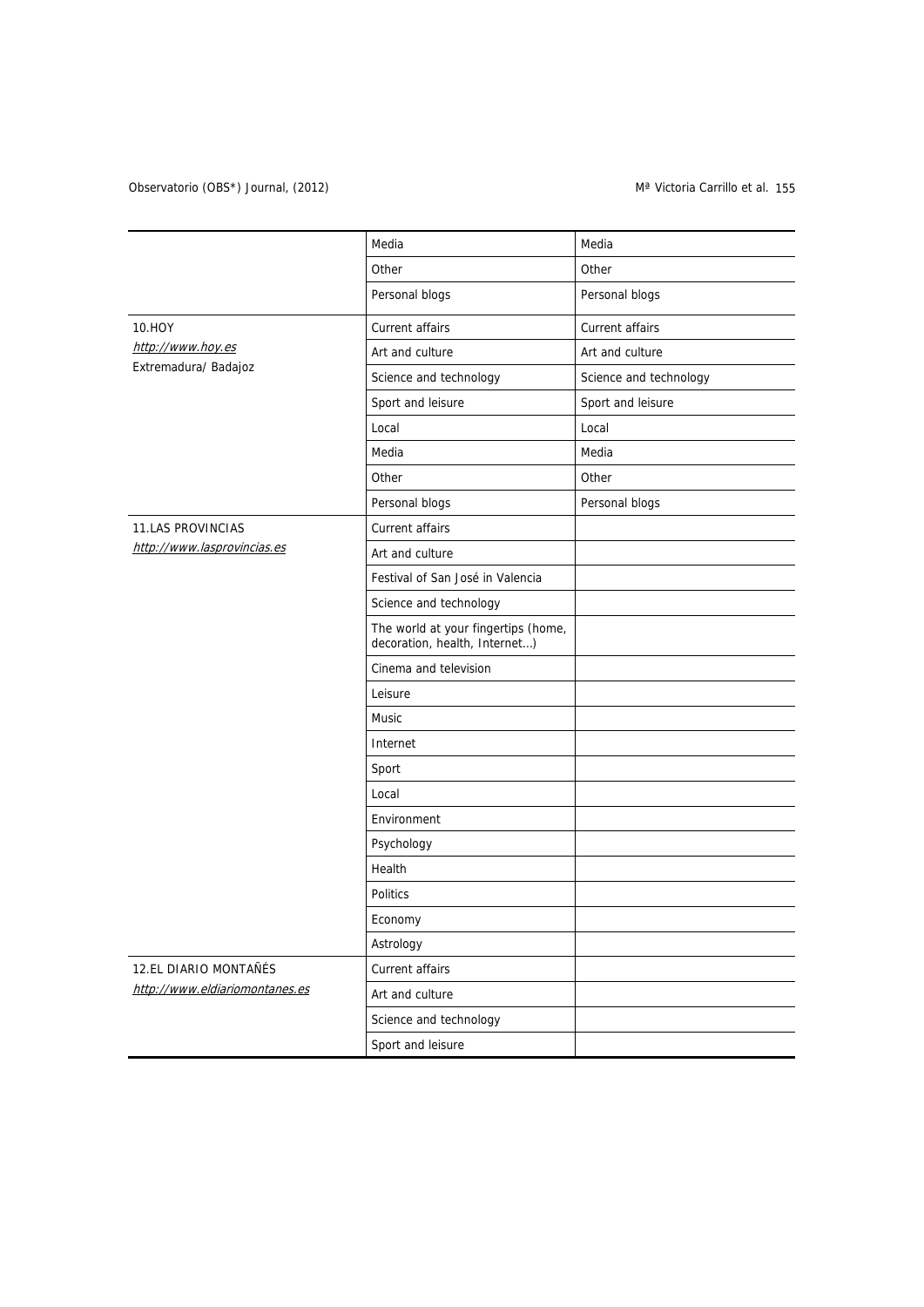| Local          |  |
|----------------|--|
| Media          |  |
| Other          |  |
| Personal blogs |  |

Source: own creation

In this first approach it can be stated that the grouping and structuring of the blogs has not changed significantly, although a slight trend towards greater specialisation can be observed in the sections of some newspapers in 2009, especially in the *Diario Sur* and in La Rioja.

Some sections of blogs have changed their name using more specific names, e.g. replacing the "Local" section with "Castille and Leon". The section "Media" tends to disappear and the section "Other" becomes established as new categories.

### **Second step:**

Apart from this initial comment, in order to be able to respond to the hypotheses suggested, we will study two specific variables: the rate of updating and the content of the blogs.

-Updating: if a blog is commenced and is not updated, it loses a lot of its interest

(Lasica, 2003; Grabowicz, 2003). In this line, Hsi-Peng Lu & Kuo-Lun Hsiao (2009) state a model incorporating three key determinants of the intention to update weblogs: personal outcome expectations, self-expression and subjective norms (environmental factors). Results indicate that subjective norms have a stronger effect on the intention to update blogs than personal outcome expectations or self-expression. As we can observe, subjective norms are in relationship with context and personal outcome expectations, selfexpression are in relationship with personal factors, according to the essence of blogs in general and blogs in regional on line press, in particular.

In the second step, it was counted the number of blogs updated in every single category in 2006 and in 2009. It is assumed that a blog without any new post in the period of time between January and June, can be considered as "not updated". Then, taking into consideration that premise, it was counted only the updating number of blogs in every category.

To have a general overview about updating of blogs in 2006 and 2009, it was counted the number of blogs updated and then it was divided by the total amount of blogs in every single newspaper so the result was "the rate of updating" in every newspaper but without identifying by categories or topics (Tabla 2).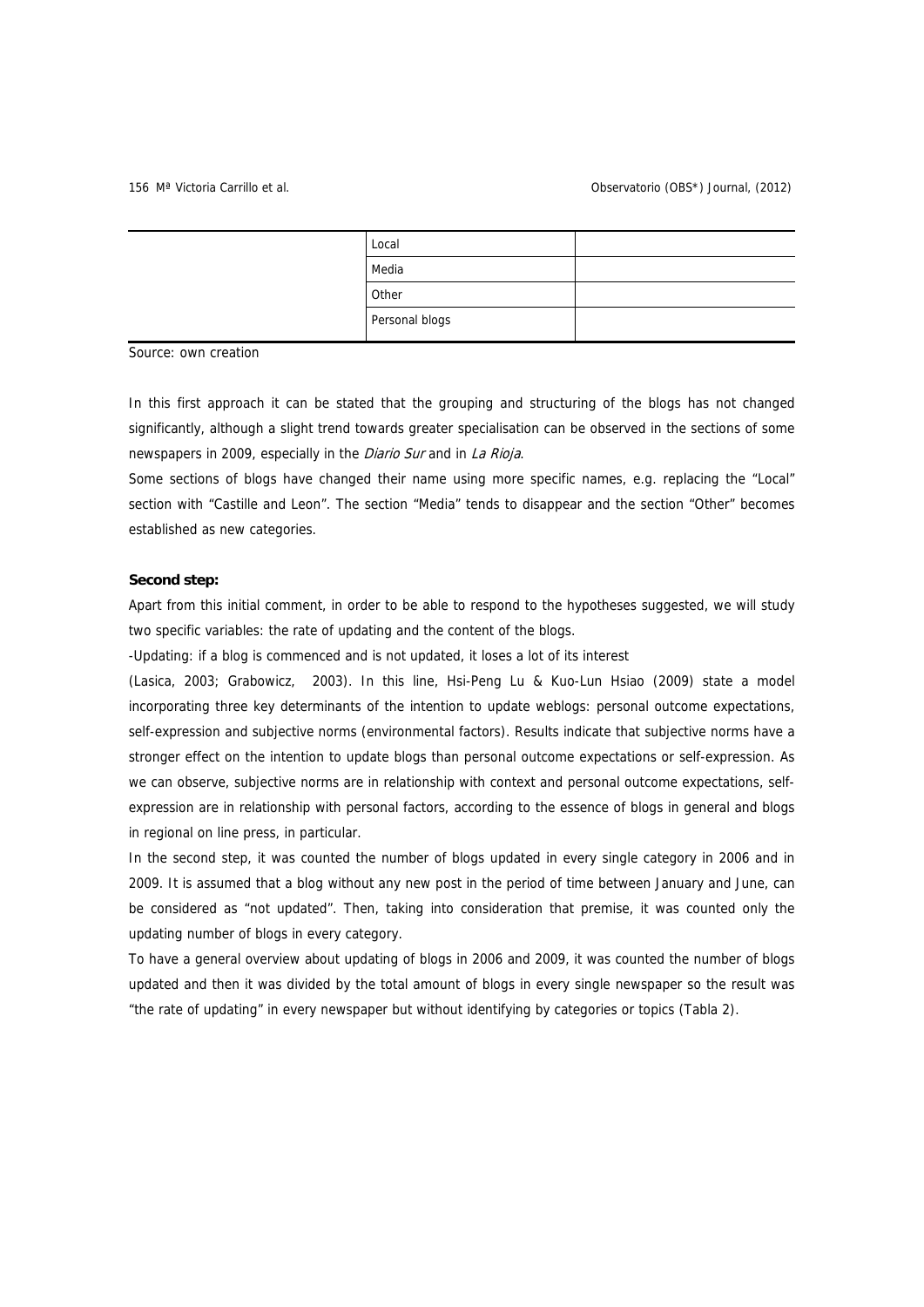-Content: Considering that some newspapers presented particular subjects with few blogs (psychology, astrology and environment) we have grouped the blogs in the following general categories: Current affairs, Art and culture, Science and technology, Sport and leisure, Local, Personal blogs, and Other.

## **Results and discussion**

As regards the general study of updating (table 2), the majority of blogs reveal a different rate of updating for the two periods. Although the number of blogs has quadrupled in 2009, there appears to be no clear relation between the increase in the number of blogs and the increase in the possibilities of finding updated blogs, since the general rate of updating of all the newspapers (although slightly higher in 2009) has not varied significantly between 2006 (29%) and 2009 (32%). This demonstrates that the number of blogs created has increased but the commitment to updating has not increased.

| <b>Newspapers</b>        | <b>TOTAL</b><br><b>BLOGS</b><br>2006 | <b>TOTAL</b><br><b>BLOGS</b><br>2009 | <b>UPDATED</b><br>2006 | <b>UPDATED</b><br>2009 | <b>RATE OF</b><br><b>UPDATING</b><br>$(\%)$<br>2006 | <b>RATE OF</b><br><b>UPDATING</b><br>$(\%)$<br>2009 |  |
|--------------------------|--------------------------------------|--------------------------------------|------------------------|------------------------|-----------------------------------------------------|-----------------------------------------------------|--|
| <b>COMERCIO DIGITAL</b>  | 54                                   | 165                                  | 23                     | 79                     | 42.59                                               | 48                                                  |  |
| <b>DIARIO VASCO</b>      | 216                                  | 260                                  | 45                     | 98                     | 20.83                                               | 38                                                  |  |
| <b>HOY</b>               | 159                                  | 1077                                 | 96                     | 108                    | 60.38                                               | 10                                                  |  |
| <b>IDEAL</b>             | 129                                  | 830                                  | 56                     | 149                    | 18<br>43.41                                         |                                                     |  |
| <b>LA RIOJA</b>          | 144                                  | 259                                  | 31                     | 131                    | 21.53                                               | 51                                                  |  |
| <b>LA VERDAD</b>         | 64                                   | 161                                  | 16                     | 93                     | 25                                                  | 58                                                  |  |
| LA VOZ DE CÁDIZ          | 8                                    | 71                                   | 7                      | 29                     | 87.5                                                | 41                                                  |  |
| <b>NORTE DE CASTILLA</b> | 93                                   | 171                                  | 35                     | 94                     | 37.63                                               | 55                                                  |  |
| <b>SUR</b>               | 136                                  | 482                                  | 40                     | 217                    | 29.41                                               | 45                                                  |  |
| <b>DIARIO MONTAÑÉS</b>   |                                      | 373                                  |                        | 125                    |                                                     | 34                                                  |  |
| <b>EL CORREO DIGITAL</b> |                                      | 450                                  |                        | 191                    |                                                     | 42                                                  |  |
| <b>LAS PROVINCIAS</b>    |                                      | 67                                   |                        | 30                     |                                                     | 45                                                  |  |
|                          | 1003                                 | 4329                                 | 293                    | 1381                   | 29                                                  | 32                                                  |  |

Table 2. Comparison of the updating rates of blogs according to newspapers

Source: own creation

On the basis of the specific results, there appears to be no clear performance pattern followed by bloggers in both periods. Only the *Norte de Castilla*, the Sur, the Diario Vasco and the Comercio digital appear to maintain upward performance trends as regards the rate of updating demonstrated both years. La Verdad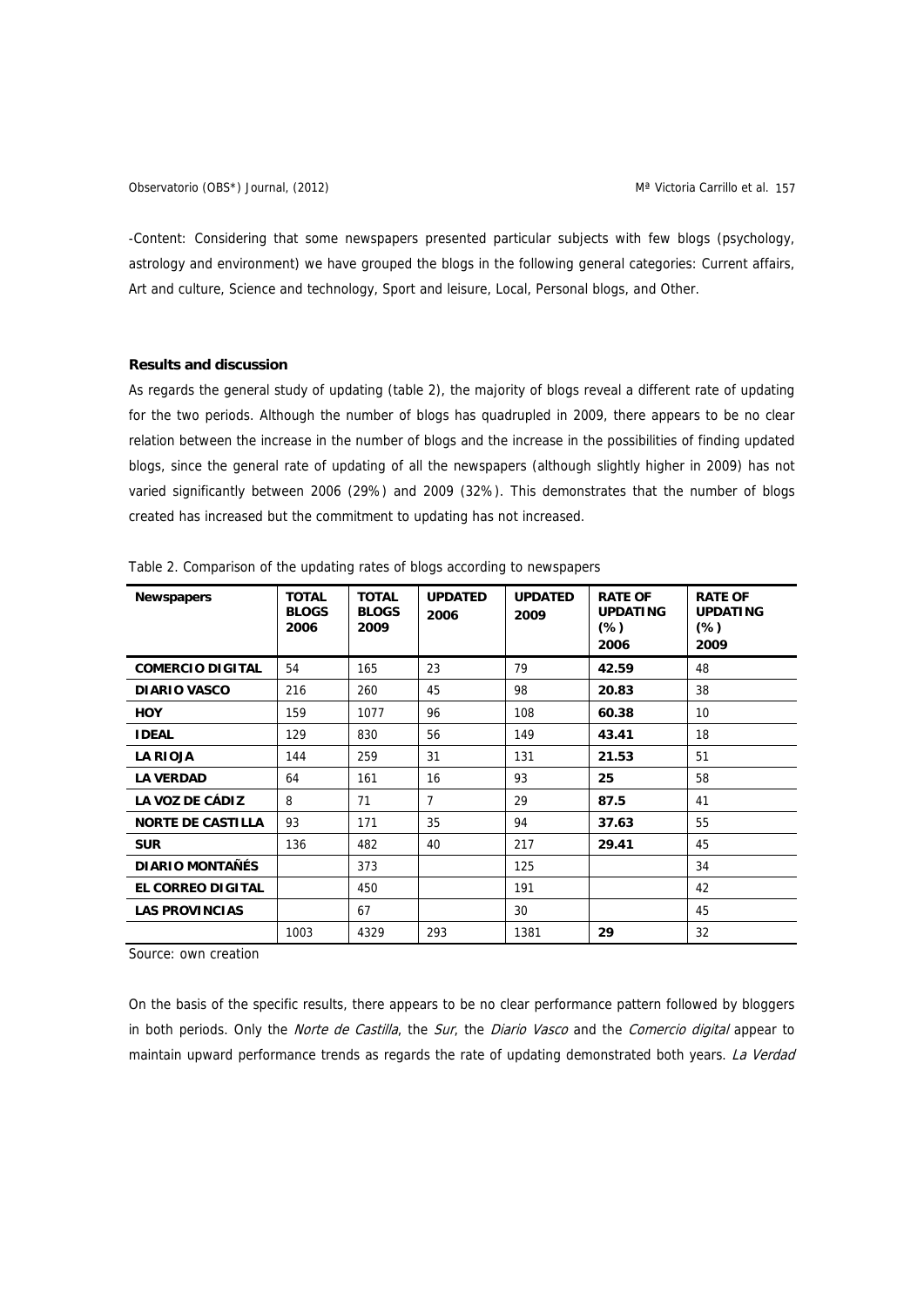and La Rioja, closely followed by the Norte de Castilla are most notable in 2009, doubling their rate of updating and revealing a stable performance.

The other newspapers reveal a very disperse performance. The Hoy, El Ideal and La Voz de Cádiz have significantly lost significance in terms of the updating of their blogs in 2006 and afterwards.

In 2006, La Voz de Cádiz had an outstanding rate of updating of 87.5%, although it only provided 8 blogs. For this reason, we consider that the medium did not have a sufficient history to positively assess its updating, since this tends to be greater the younger the blog. In fact, this newspaper has experienced one of the most notable drops in the rate of updating in 2009.

In 2006 no relationship appeared to exist between the number of blogs in the newspapers and the rate of updating. Thus, the *Diario Vasco*, with 216 blogs, had a low rate of updating (20.83%). This figure did not correspond to any performance pattern, since in other cases, the relation between quantity and updating of blogs was direct, as in the case of the newspaper  $Hoy$  (159 blogs, and the highest rate of updating, 60.28%). Nevertheless, in 2009, the newspaper Hoy reveals the lowest rate of updating (10%) although the number of blogs in this newspaper has increased vertiginously.

In summary, there appears to be no relation between the age of the blog phenomenon in regional newspapers and the maintenance and updating of the blogs. Although it could be thought that the larger the quantity of blogs the higher the chances of finding more updated information, there are not sufficient reasons to declare this.

As regards the contents, it can be said that, taking the general categories into account, of the definitive numbers from 2009 (total number of published blogs), the interest in "current affair" topics is most notable, followed by "personal blogs" and the category "other", which includes contents of a very diverse nature. In 2006 the blogs of "current affairs", "personal blogs" and "other" were also notable. As a result the trend of interest in these topics related to the immediate environment has not changed (table 3).

In this line, Hsi-Peng Lu & Kuo-Lun Hsiao (2009) revealed that self-expresion, personal outcome expectations and subjective norms or context affected directly the intention of sharing information on blogs.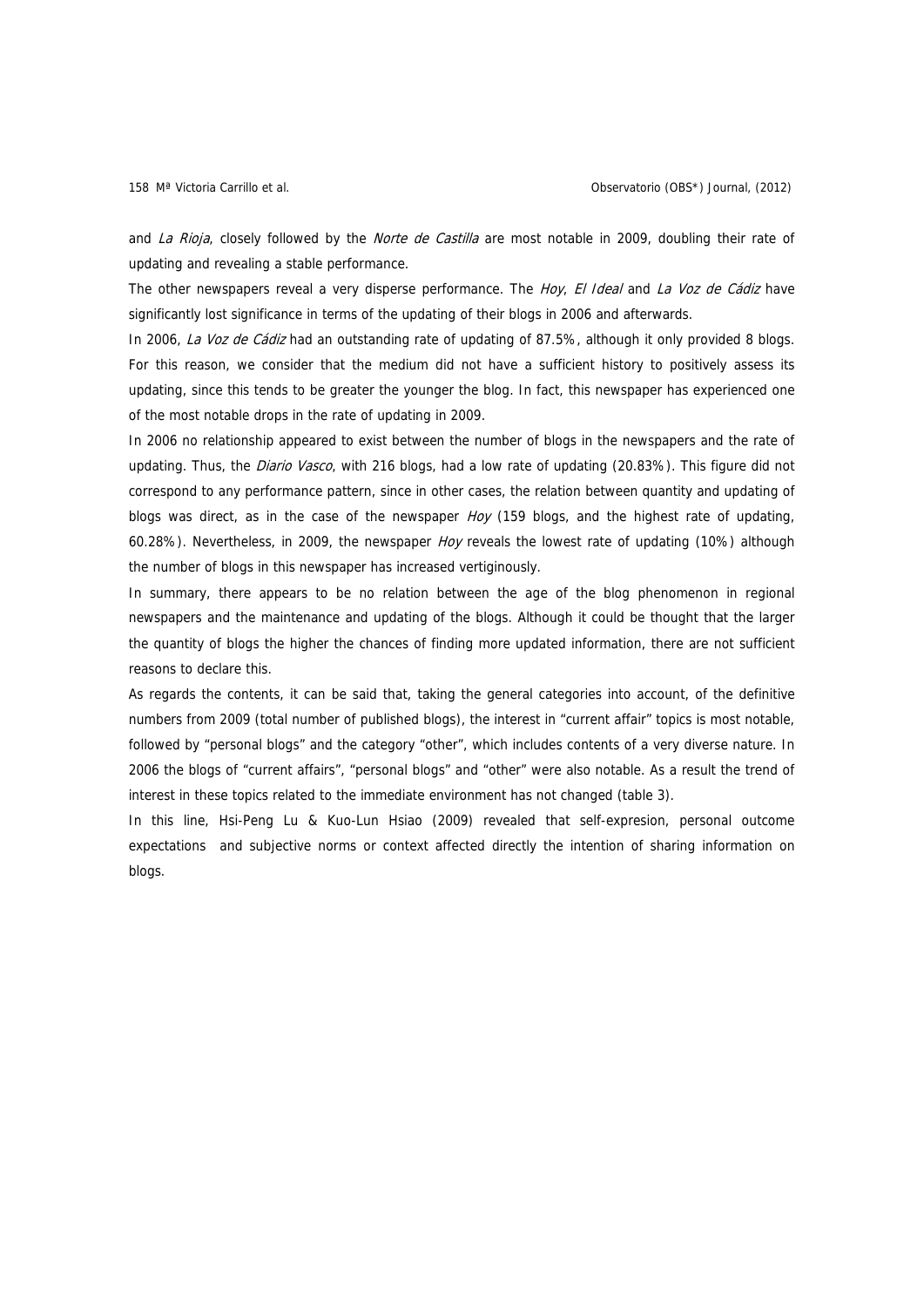### Observatorio (OBS\*) Journal, (2012) Marchi 1999 (Marchi 1999) Marchi 1999 (Marchi 1999) Marchi 1999 (Marchi 199

| %                                      | <b>ART AND</b><br><b>CURRENT</b><br><b>CULTURE</b><br><b>AFFAIRS</b> |      | <b>SPORT/LEISURE</b><br><b>SCIENCE AND</b><br><b>TECHNOLOGY</b> |      |       | <b>LOCAL</b> |       | <b>PERSONAL</b><br><b>BLOGS</b> |       | <b>OTHER</b> |       |      |       |      |
|----------------------------------------|----------------------------------------------------------------------|------|-----------------------------------------------------------------|------|-------|--------------|-------|---------------------------------|-------|--------------|-------|------|-------|------|
|                                        | 2006                                                                 | 2009 | 2006                                                            | 2009 | 2006  | 2009         | 2006  | 2009                            | 2006  | 2009         | 2006  | 2009 | 2006  | 2009 |
| <b>TOTAL</b><br><b>BLOGS</b>           | 406                                                                  | 1390 | 77                                                              | 412  | 17    | 180          | 105   | 471                             | 45    | 188          | 175   | 880  | 147   | 903  |
| <b>UPDATED</b><br><b>BLOGS</b>         | 142                                                                  | 388  | 34                                                              | 141  | 4     | 67           | 30    | 152                             | 17    | 74           | 75    | 275  | 39    | 284  |
| % RATE<br><b>OF</b><br><b>UPDATING</b> | 34.98                                                                | 37   | 44.16                                                           | 34   | 23.53 | 44           | 28.57 | 40                              | 37.78 | 37           | 42.86 | 33   | 26.53 | 36   |

Table 3. Number of blogs, updated blogs and rate of updating according to categories

Source: own creation

If we relate both variables, updating and content, thereby considering the frequency of updating of contents, we obtain the rate of updating according to category (table 3).

Analysing the data from both years, we demonstrate that in 2009, despite the fact that the contents presented by the largest number of blogs are "Current affairs", "Personal blogs" and "Other", those that are most updated are "Science and technology", "Sport and leisure", "Current affairs" and "Local". The most numerous categories and the most updated categories do not match up exactly, except in the case of "Current affair" blogs.

Furthermore, in 2006, the blogs which are most frequently updated are "Art and culture", "Personal blogs" and "Local". The most numerous topics do not match up with the most updated topics here either, except in the case of the "Personal blogs".

In any case, the blogs which seem to be most notable are those related to current affairs, despite the increase in sections observed in 2009. On the contrary, in 2006, the blogs dealing with personal topics were those which were most often and best updated as it was said above.

It can be stated that in the most recent period (2009), there is a trend to write keeping feed back and updating information that most interests people, and another opposing trend to write less about what only interests a small number of people (personal subjects) (Gumbrecht, 2004), which was what used to happen in 2006.

If we examine the trend in terms of content and updating of the newspapers studied, we can state (table 4) that nor have the media followed a uniform performance as far as updating and blog contents are concerned.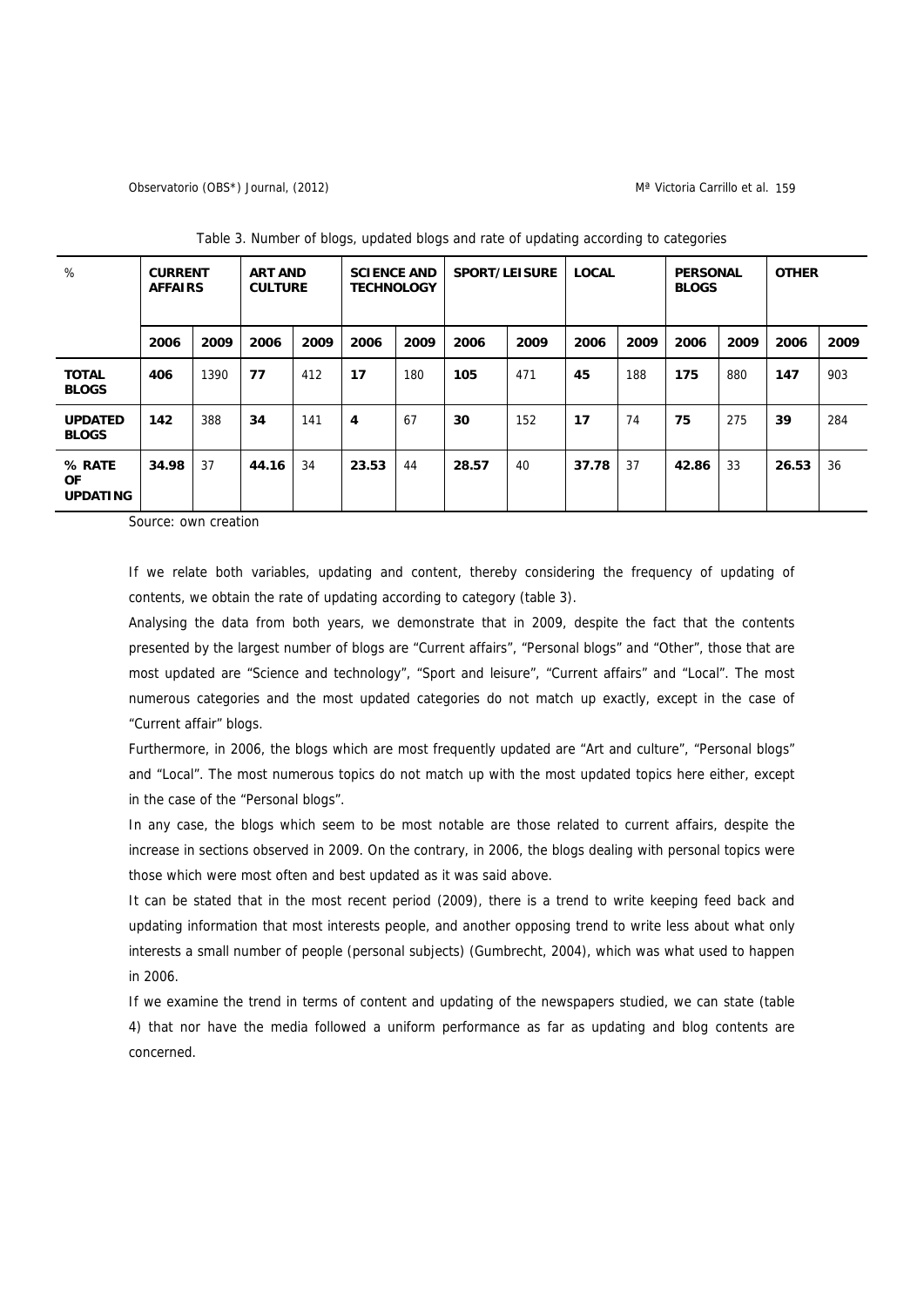From observing these data it can be concluded that the rate of updating in all newspapers is quite low. In 2006 only the newspapers Hoy and La Voz de Cádiz exceeded 50% of the rate of updating, while in 2009, La Verdad, La Rioja and Norte de Castilla just about exceeded this percentage.

| %                                  | <b>CURRENT</b><br><b>AFFAIRS</b> |      | <b>SCIENCE AND</b><br><b>ART AND</b><br><b>CULTURE</b><br><b>TECHNOLOGY</b> |                |                | <b>SPORT</b><br><b>AND</b><br><b>LEISURE</b> |                | <b>LOCAL</b> |                         | <b>PERSONAL</b><br><b>BLOGS</b> |                | <b>OTHER</b> |                         |      |
|------------------------------------|----------------------------------|------|-----------------------------------------------------------------------------|----------------|----------------|----------------------------------------------|----------------|--------------|-------------------------|---------------------------------|----------------|--------------|-------------------------|------|
|                                    | 2006                             | 2009 | 2006                                                                        | 2009           | 2006           | 2009                                         | 2006           | 2009         | 2006                    | 2009                            | 2006           | 2009         | 2006                    | 2009 |
| <b>COMERCIO</b><br><b>DIGITAL</b>  | 22                               | 46   | 30                                                                          | 59             | 0              | 85                                           | 17             | 27           | $\overline{\mathbf{4}}$ | 66                              | 0              | 41           | 22                      | 34   |
| <b>DIARIO</b><br><b>MONTAÑÉS</b>   | ۰                                | 35   | 0                                                                           | 40             | $\blacksquare$ | 55                                           | $\blacksquare$ | 32           | $\blacksquare$          | 16                              | $\blacksquare$ | 36           | $\blacksquare$          | 25   |
| <b>DIARIO</b><br><b>VASCO</b>      | 29                               | 34   | 0                                                                           | $\overline{0}$ | 0              | $\mathbf 0$                                  | $\overline{7}$ | 46           | $\mathbf 0$             | $\mathbf 0$                     | 51             | $\mathbf 0$  | $\overline{\mathbf{4}}$ | 34   |
| <b>EL CORREO</b><br><b>DIGITAL</b> |                                  | 42   | $\blacksquare$                                                              | 41             | $\blacksquare$ | 48                                           |                | 60           | $\blacksquare$          | 50                              | $\blacksquare$ | 54           | $\blacksquare$          | 27   |
| <b>HOY</b>                         | 48                               | 10   | 4                                                                           | 13             | $\mathbf 0$    | 14                                           | $\mathbf{1}$   | 9            | 5                       | $\Omega$                        | 6              | 3            | 34                      | 13   |
| <b>IDEAL</b>                       | 30                               | 17   | 11                                                                          | 27             | $\overline{2}$ | 17                                           | 14             | 17           | 9                       | 26                              | $\overline{7}$ | 14           | 21                      | 11   |
| <b>LA RIOJA</b>                    | 71                               | 45   | 13                                                                          | 25             | 3              | 51                                           | 0              | 78           | 3                       | 61                              | 0              | 45           | $\mathbf{1}$            | 70   |
| <b>LA VERDAD</b>                   | 44                               | 79   | 6                                                                           | 88             | 13             | 62                                           | 6              | 71           | 6                       | 68                              | 6              | 72           | 13                      | 25   |
| <b>LA VOZ DE</b><br><b>CÁDIZ</b>   | 29                               | 25   | 14                                                                          | 42             | $\mathbf 0$    | 25                                           | 29             | 58           | $\mathbf 0$             | 62                              | 0              | 55           | 14                      | 27   |
| <b>LAS</b><br><b>PROVINCIAS</b>    | ۰                                | 38   | $\blacksquare$                                                              | 57             | $\blacksquare$ | 100                                          | $\blacksquare$ | 44           | $\blacksquare$          | 46                              | $\blacksquare$ | $\mathbf 0$  | $\blacksquare$          | 59   |
| <b>NORTE DE</b><br><b>CASTILLA</b> | 40                               | 58   | 17                                                                          | $\Omega$       | 0              | 50                                           | 11             | 42           | 6                       | 37                              | 9              | 46           | 14                      | 83   |
| <b>SUR</b>                         | 40                               | 40   | 13                                                                          | 36             | 0              | 50                                           | 8              | 25           | 5                       | 35                              | 5              | 50           | 30                      | 51   |

Table 4. Rate of updating according to categories for each newspaper

Source: own creation

In 2009, the newspaper La Verdad (the most updated) is most notable in terms of updating the blogs of "Current affairs", "Art and culture", "Sport", "Local" and "Personal blogs". The Norte de Castilla is most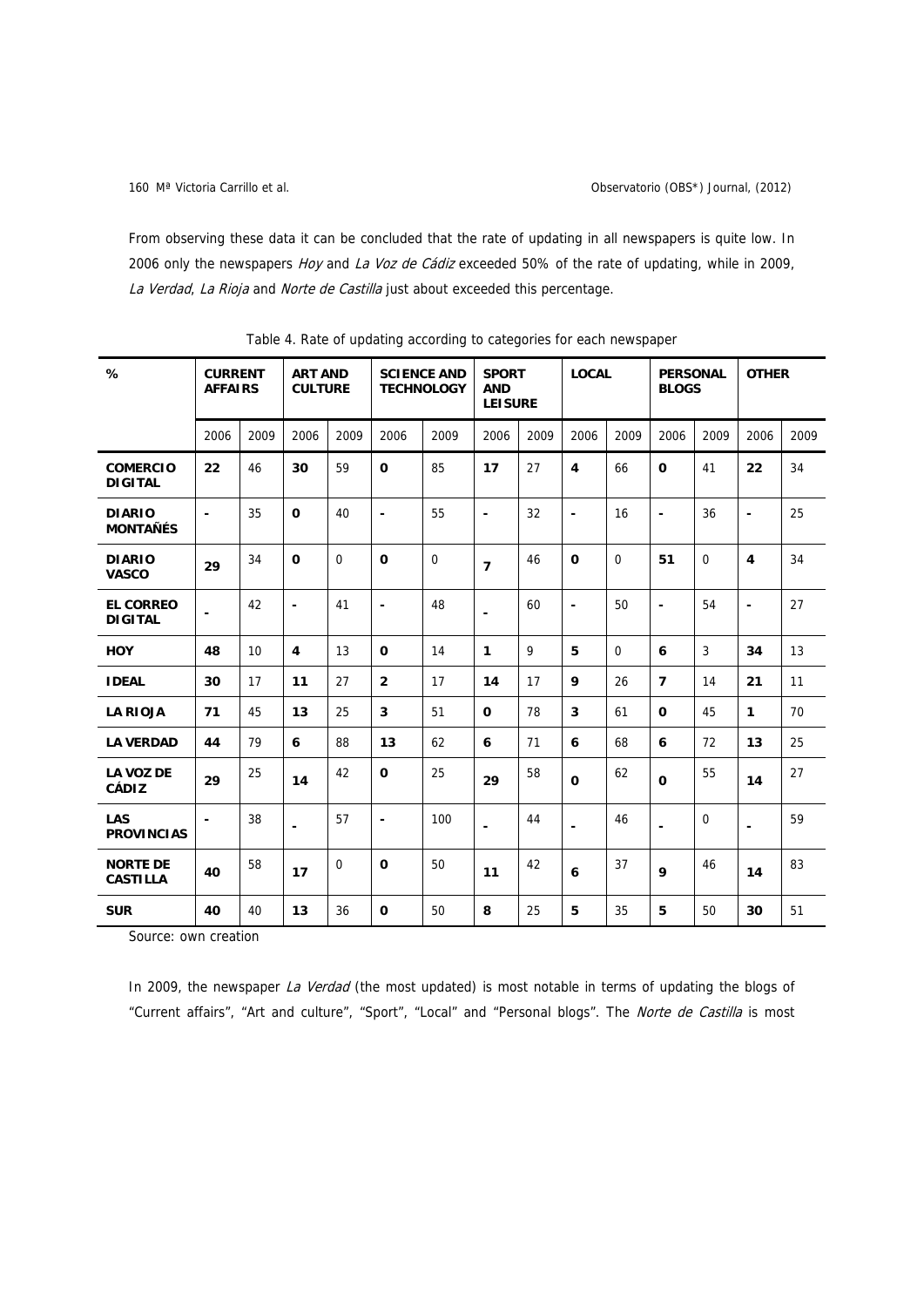notable for "Current Affairs", "Science and Technology" and "Other". La Rioja, which is behind the latter in terms of updating, is most notable in "Sport", "Science and technology", "Local" and "Other".

The most updated newspapers prioritise among their main categories the updating of "Current affairs" and "Local", in keeping with the immediate context of these newspapers.

In 2006 the newspaper Hoy and La Voz de Cádiz were most updated. This was most notable especially in the categories of "Current affairs", which was also one of the most updated categories when all newspapers were considered. In the case of this particular category, it is most updated in the newspaper La Verdad in 2009 (79%) and in *La Rioja* in 2006 (71%).

### **Main conclusions**

As regards the initial hypothesis, we can state that contrary to what we expected, the blog phenomenon in Spanish regional press did not present clear performance parameters in 2006, and this situation continued in 2009. This renders it difficult to define the blog as a top-quality informative medium. Three years after its peak as a fashionable phenomenon it still corresponds to the same performance outline, which hinders clarity about its future in view of the comparison of a time in the past and another more recent time.

In this sense, there is to manifest that the financial context in 2006 is different from 2009. In 2006, Spain lived a positive period of time when the priority was not financial problems. On the other hand, in 2009, the financial situation was slowing down and the bankruptcy manifested turmoil related to financial crisis, construction industry and work-related problems. This situation was able to move people toward interests of information related to proximity or context.

Although the situation in 2006 and 2009 was different, in 2006 it was verified that regional blogs were being used as a platform or forum to discuss topics of information which were of interest to an immediate audience which, normally, did not demand continuity (Gumbrecht,2004).This trend remains the same in 2009.

In relation to the second hypothesis suggested, the level of updating was not carried out in a uniform manner in 2006 or 2009, in the media analysed in regional press. A greater and more uniform involvement in the updating was expected from bloggers.

It has not been found, in view of the huge increase in the number of blogs in 2009, that the updating of these is evident and reveals a more stable performance pattern. On the contrary it cannot be stated that in 2006, with the peak of the phenomenon there was greater interest in this parameter. The financial crisis did not seem to influence the "rate of updating" in 2006 or 2009.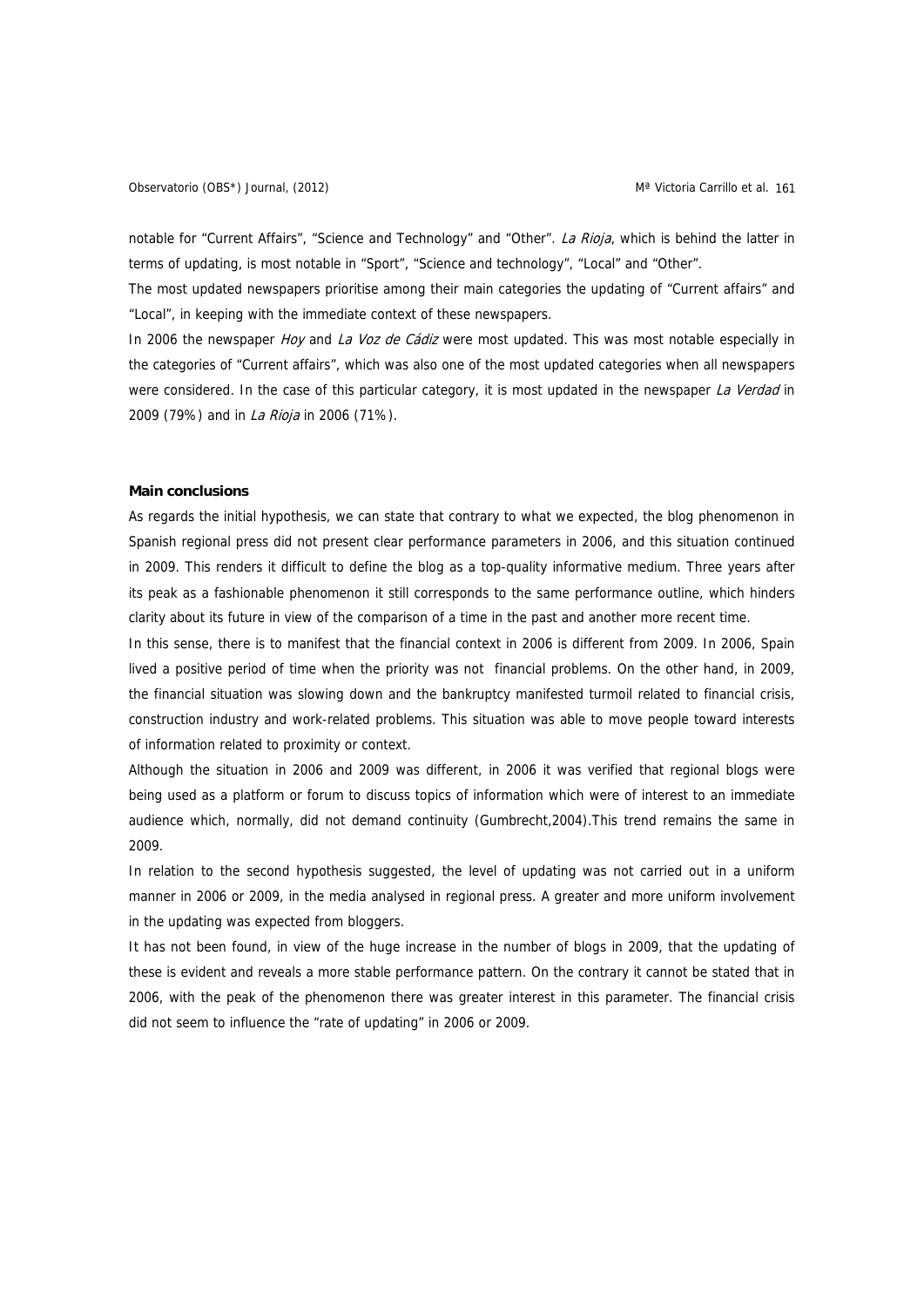In this line, according to Gillmor as one of the experts in the topic of blogs, the main blogs' reason of being s is, above all, its sporadic character manifesting that the success of blogs is the possibility to become a journalist writing news as a professional and even competing with them, but sporadically (Gillmor, in Apaolaza, 2006) without pressure to update it.

In line with the third hypothesis provided it is confirmed that, in accordance with the interest in the immediacy of the contents, the "Personal blogs", which were most notable in 2006, begin to be of less interest; and "Current affairs" and in particular "Local" become more notable.

In this line, it seems to be the only relationship between blogs and financial situation in Spain, being 2006 a positive period of time in which bloggers were not worry about current affairs, they focused on themselves, writing personal blogs. In 2009, problems arise and the interest of the local topics and current affairs increased the number of blogs related to these topics.

No direct relation can be established between the rate of updating and the presence of certain contents. Nevertheless, the topics of "Current affairs" and "Local" (which are closest to sharing the raison d'être of regional newspapers) present a more or less constant rate of updating in the two periods, compared to the rises and falls in other categories.

In the case of blogs of a "personal" nature, in 2006 there was a direct relation between the higher number and the higher rate of updating these blogs, which confirmed that blogs were used as a tool for personal expression (Grumbecht, 2004).

In 2009 the relation of the number of blogs and updating differs more. The "Current affairs" blogs, most numerous in 2009, although acceptable are not the most updated category. They present the same rate of updating as the category "Local" which has much fewer blogs but blogs which are maintained better over time.

The negative financial situation in 2009 leads bloggers to be interested of current affairs and local context but not interested of updating, they only write blogs about topics related to the situation without pressure to update it.

As regards specific newspapers, none display a constant trend. In summary, in 2006, the newspapers *Hoy* and *El Ideal* were most notable for having demonstrated greater projection and consistency between the number of articles, frequency of updating, and treatment of current affair and immediate topics. However, in 2009, the newspaper La Verdad had the highest rate of updating, although its number of blogs is comparatively lower.

It can be stated that at the beginning, the phenomenon had very little structure and organisation, and it continued like that years later. There is no foundation to say that interest in these parameters was greater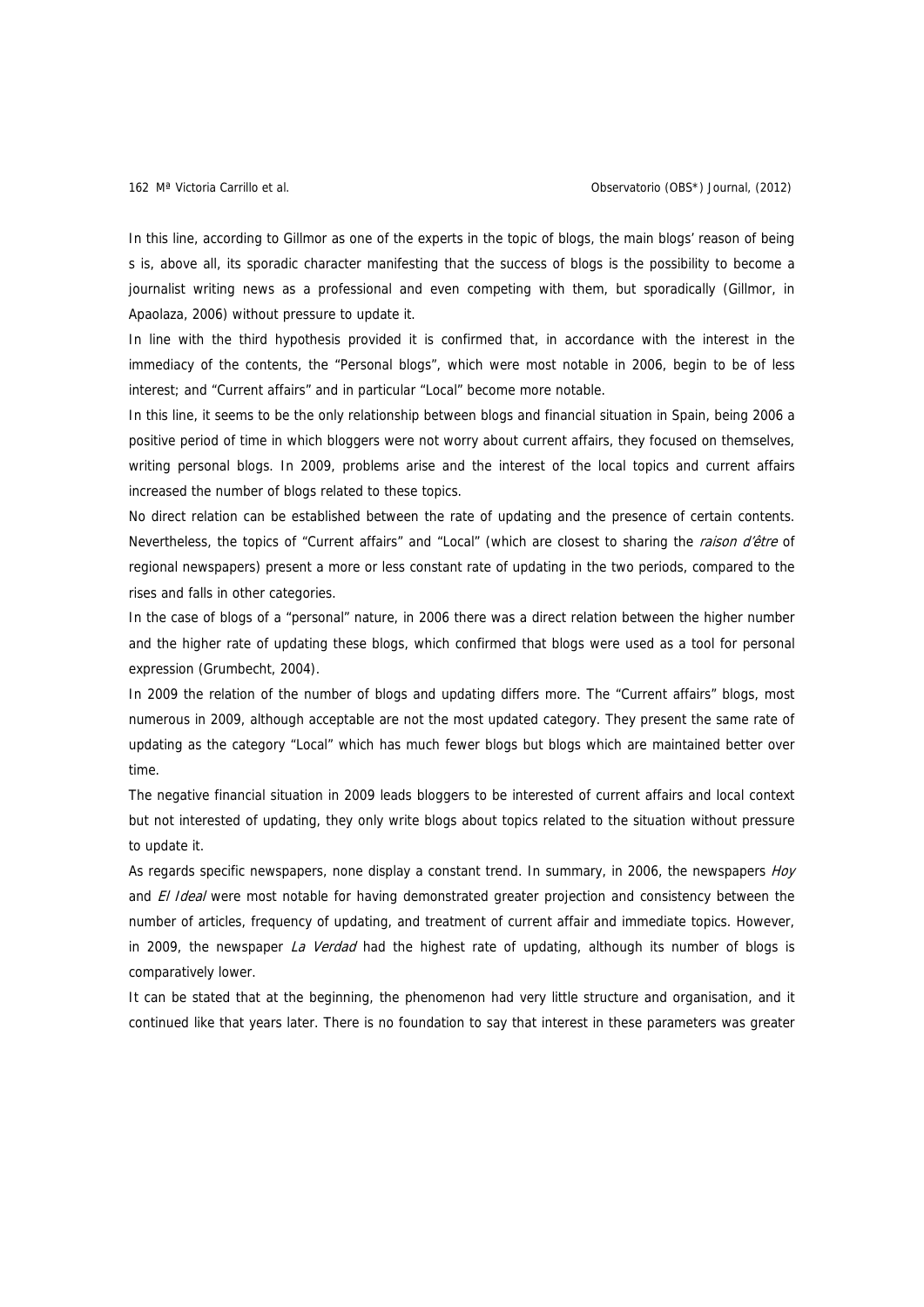Observatorio (OBS\*) Journal, (2012) Martin Carrillo et al. 163

at the time of peaking, or years later when greater maturity and establishment were expected, as well as a better treatment of the phenomenon.

It can be concluded that the blog phenomenon did not follow a positive or increasing evolution, apart from in the number of blogs housed in the media and a certain trend to contain less personalised contents and more contents linked to current and local affairs, due in part to the nature of the media in which they are being housed, regional newspapers. In this line, according to Grumbecht (2004) there exists a double tendency, on the one hand, personal blogs without any interest of updating and feed- back and on the other hand, community blogs more interested of feed-back and much more worry about blogs related to current affairs and local situation but not necessary updated neither.

## **References**

Abadal, E. & Guallar, J. (2010) Prensa digital y bibliotecas. Gijón: Trea.

Andrews, P. (2003) Is Blogging Journalism? Nieman Reports, 57 (3) Fall, 63-64.

Apaolaza, F. (2006) "Con Internet, cada ciudadano podrá ejercer como periodista al menos una vez en la vida", La vozdigital.es, 22/10/2006, in:

[http://www.lavozdigital.es/cadiz/prensa/20061022/sociedad/internet-cada-ciudadano-podra\\_20061022.html](http://www.lavozdigital.es/cadiz/prensa/20061022/sociedad/internet-cada-ciudadano-podra_20061022.html).

Arroyo, N., Ortega, J.L., Pareja, V., Prieto, J.A. & Aguillo, I. (2005) Cibermetría. Estado de la cuestión. In: IX Jornadas Españolas de Documentación. FESABID. Madrid.

Blood, R. (2002) The Weblog Handbook. Cambridge, MA: Perseus Books Group.

Blood, R. (2003) Weblogs and Journalism: Do They Connect?, Nieman Reports, 57(3) Fall, 61-63.

Carlson, M. (2007) Blogs and Journalistic Authority, Journalism Studies, 8 (2) April, 264-279.

Carrillo M.V. & Castillo, A. (2005) La Nueva Publicidad Digital (NPD): Servicios Digitales y Contenidos Interactivos que Generen Experiencias en los Consumidores, Razón y Palabra, 45, junio-julio.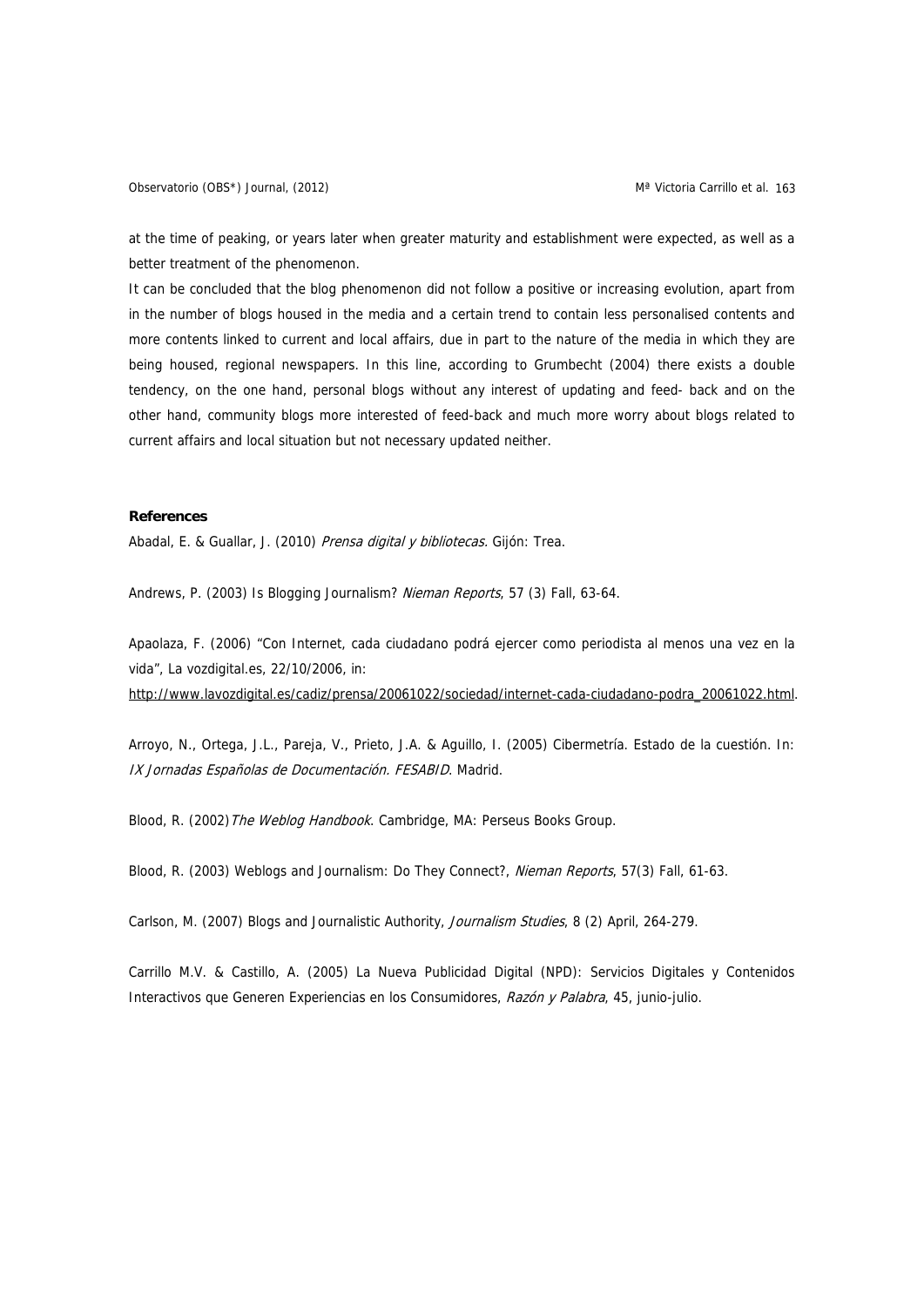Carrillo, M.V. & Castillo, A. (2009) Los blogs en la prensa regional on line. La actualidad y la actualización en un nuevo soporte, [Global Media Journal](http://dialnet.unirioja.es/servlet/revista?codigo=7108), 6(12).

Carrillo, M.V. (2005) Televisión digital: la metamorfosis publicitaria en el entorno interactivo, Telos, 62, 31- 41.

Cebrián-Herreros, M. & Flores-Vivar, J. (eds.) (2007) Blogs y periodismo en la Red. Madrid: Fragua.

Cervera, J. (2006) "Una teoría general del blog", en Cervera, J.C. (Dir.): La blogosfera hispana: pioneros de la cultura digital. Fundación France Telecom España, Madrid, 10-19.

Díaz-Noci, J. (2009) 2018. ¿Diarios en Dispositivos móviles? Libro electrónico, tinta electrónica y convergencia de la prensa impresa y digital. El profesional de la Información, mayo-junio, 18, 301-307.

Domínguez, E. (2006). Els weblogs com a mitjans de proximitat, Trípodos, 18, 189-201.

Elías, C. (2010) The Future of Journalism in the Online Public Sphere: When Journalistic Sources Become Mass Media in their Own Right, Estudios sobre el mensaje periodístico, vol. 16, 45-58.

Estalella, A. (2005) Anatomía de los blogs. La jerarquía de lo visible, Telos, 65, octubre-diciembre.

Flores, J. M. & Aguado, G. (2006) Claves de los weblogs y su influencia en la prensa tradicional, Doxa Comunicación, 4, 141-160.

Franco Álvarez, G. (2005) "A new way to make free journalism: The printed weblog". Ambitos, Revista Internacional de Comunicación. 13-14. 177-84.

Frascaroli, M., Fernández, M. & Millán, T. (2007) El impacto de los weblogs en las ediciones digitales de los diarios, sus características y posibilidades para el periodismo digital. In: Cebrián Herreros, Mariano; Flores Vivar, Jesús (eds.) Blogs y periodismo en la Red. Madrid: Fragua, 161-176.

Fumero, A. (2005) Un tutorial sobre blogs. El abecé del universo blog, Telos, n. 65.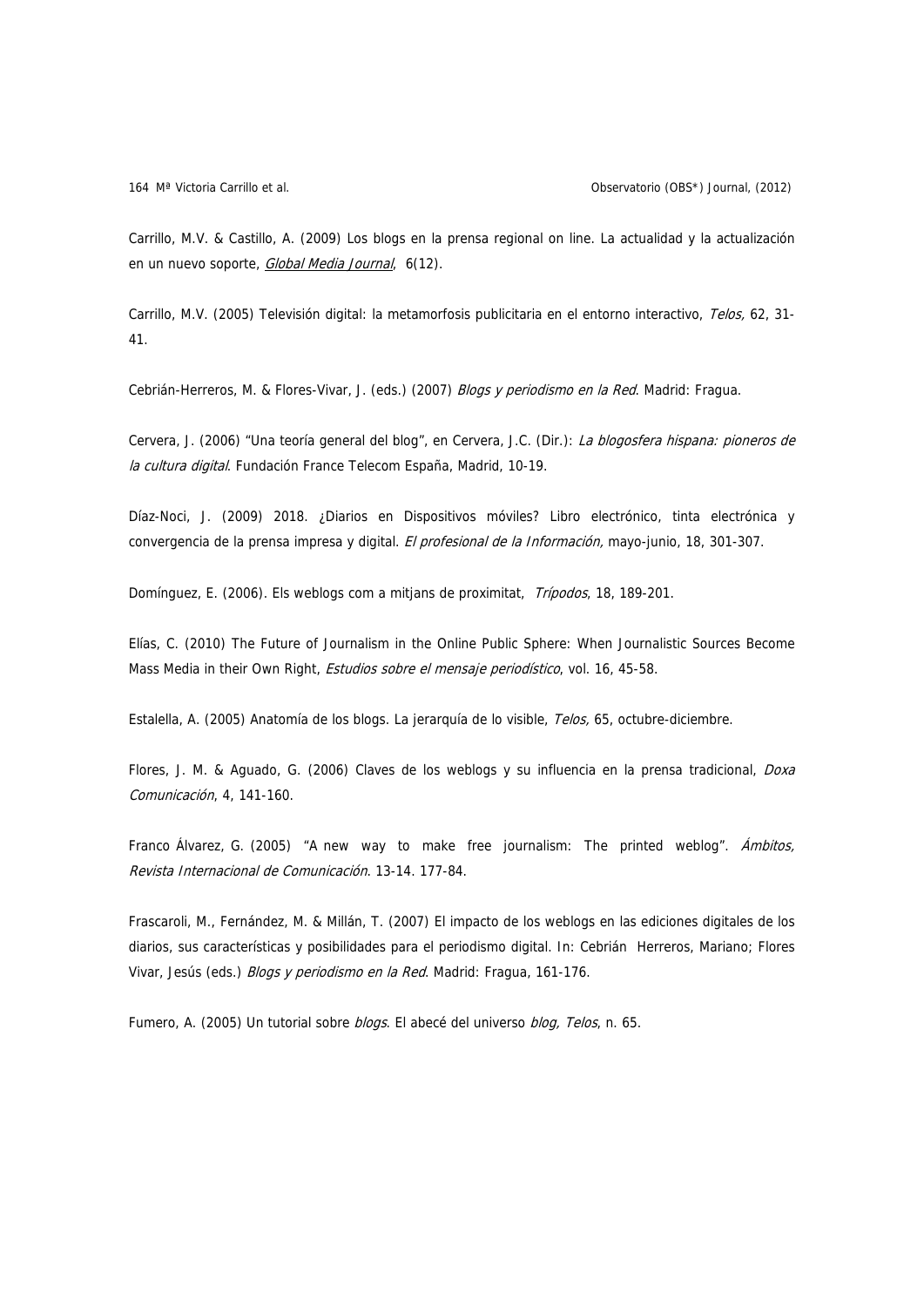Observatorio (OBS\*) Journal, (2012) Martin Carrillo et al. 165

García, A., Martínez, E. & Vizcaíno-Laorga, R. (2007) Los 'blogs' mediadores de la realidad, Trípodos, extra 2007, 1, 533- 547.

García, B. & Capón, J.L. (2004) Las bitácoras o weblogs y la lógica del campo informativo. Un análisis comparativo de la agenda mediática tradicional, *Estudios sobre el mensaje periodístico*, 10, 113-128.

Gillmor, D. (2004) We the Media. Grassroots Journalism by the People, for the People. Sebastopol, CA: O'Reilly Media Inc.

Grabowicz, P. (2003) "Weblogs Bring Journalists Into a Larger Community", Nieman Reports / Fall, 74-80.

Gumbrecht, M. (2004) Blogs as "Protected Space", WWW'04, May 18-21, 2004, New York, NY, USA. 1-5. In:http://psych.stanford.edu/~mgumbrec/Blogs\_as\_Protected\_Space.pdf.

Hindman, M. (2009) The myth of digital democracy. Princeton University Press. Princeton, New Jersey.

Hsi-Peng Lu & Kuo-Lun Hsiao (2007) "Understanding intention to continuously share information on weblogs", Internet Research, Vol. 17 Iss: 4.

Hsi-Peng Lu & Kuo-Lun Hsiao (2009) "Gender differences in reasons for frequent blog posting", Online Information Review, Vol. 33 Iss: 1, 135 – 156.

Hsi-Peng Lu, Judy Chuan-Chuan Lin, Kuo-Lun Hsiao & Li-Ting Cheng (2010) "Information sharing behaviour on blogs in Taiwan: Effects of interactivities and gender differences", Journal of Information Science archive, Volume 36 Issue 3, June 401-416.

Johnson, T.J, Kaye B.K (2004 ) Wag the Blog: How Reliance on Traditional Media and the Internet Influence Credibility Perceptions of Weblogs Among Blog Users Journalism & Mass Communication Quarterly. September vol. 81 no. 3, 622-642.

Kahn, R.; Kellner, D. (2004) "New media and internet activism: from the 'Battle of Seattle' to blogging" New Media Society; 6; 87. 86-95.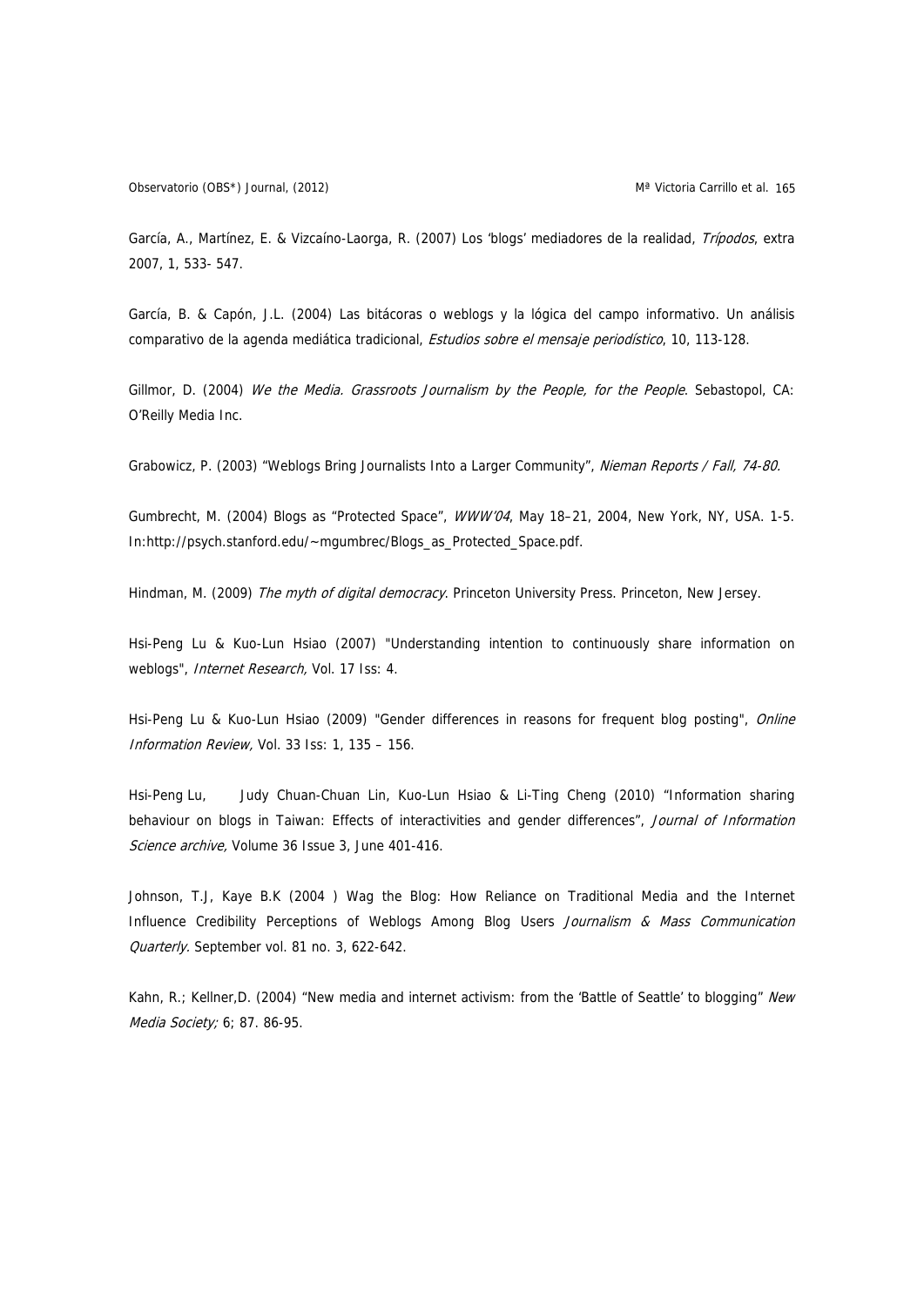Kaye, B.K. (2005) It's a Blog, Blog, Blog World: Users and Uses of Weblogs Atlantic Journal of Communication, 13 (2), 73-95.

Lasica, J.D (2003) 'Blogs and Journalism Need Each Other" Nieman Reports / Fall, 70-74.

Lévi, P. (1997) Collective Intelligence: Mankind´s Emerging world in Cyberspace. Cambridge: Perseus Book.

López, G. (2005). Modelos de comunicación en internet. Valencia: Tirant Lo Blanch

López, X. & Otero, M. (2007) Bitácoras. La consolidación de la voz del ciudadano. Oleiros, La Coruña: Netbiblo.

Lowrey, W. (2006) Mapping the journalism-blogging relationship, Journalism, november, 7 (4) 477-500.

Marcelo, J.F. & Martín, E. (2007) La quía de bolsillo de los blogs. Madrid: Pearson Educacion.

Matheson, D. (2004a). Weblogs and the Epistemology of the News: Some Trends in Online Journalism, New Media & Society, 6 (4), 443-468.

Matheson, D. (2004b) Negotiating Claims to Journalism: Webloggers' Orientation to News Genres, Convergence: The Journal of Research into New Media Technologies, 10 (4), 33-54.

McIntosh, S. (2005) Web Review: Blogs: has their time finally come or gone?, Global Media and Communication. December 1, 385-388.

Morán, P. (2005) Un acercamiento crítico a la consideración del weblog como género periodístico, Razón y palabra, 48.

Murugesan, S. (2007) "Understanding Web 2.0". IT Pro July / August

[Noceda](http://elpais.com/autor/miguel_angel_noceda/a/), M.A & Abellán, L. (2007) "La economía española se hace fuerte", Diario El Pais. [25 MAR.](http://elpais.com/tag/fecha/20070325)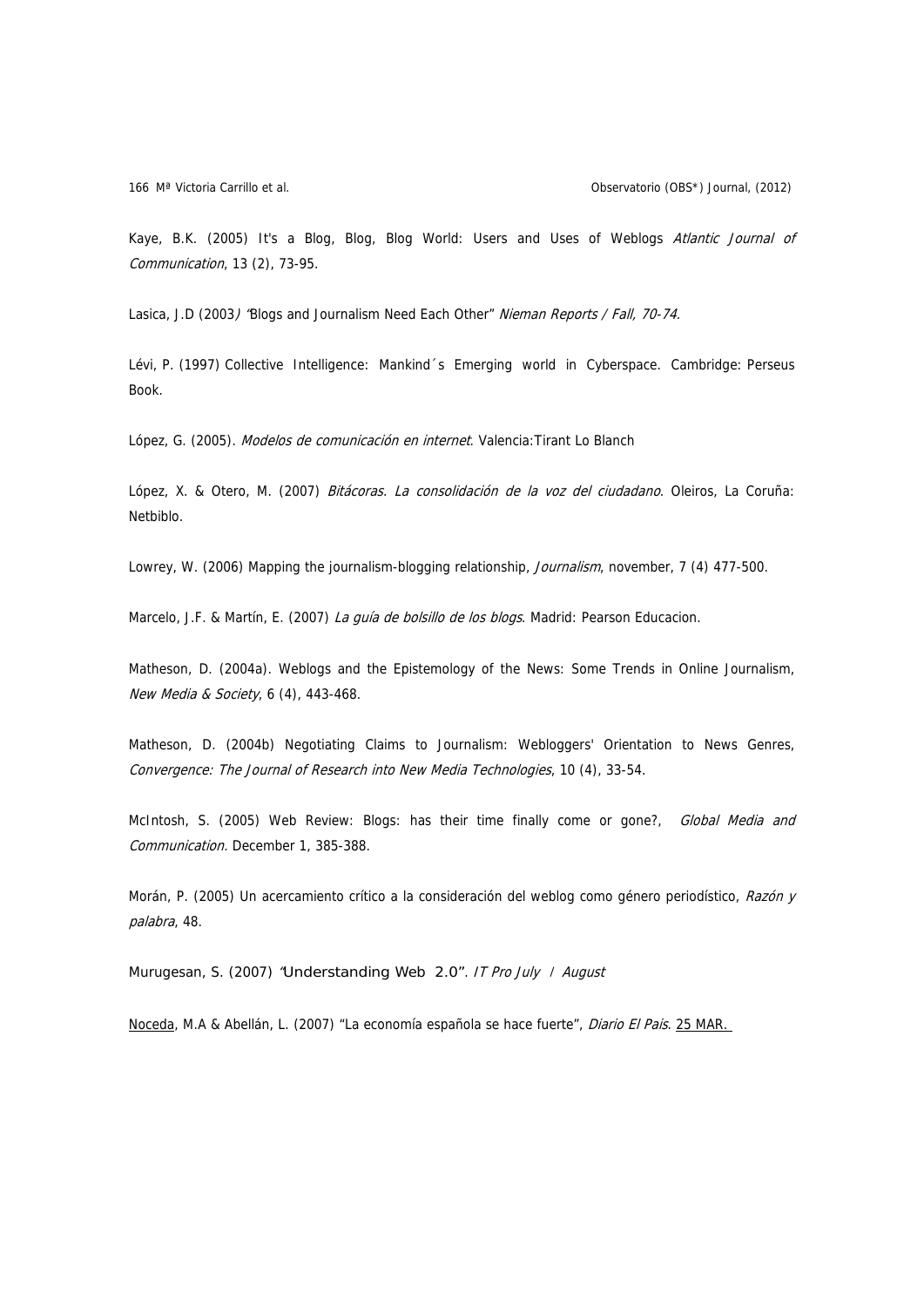Orihuela, J.L. (2005) Los weblogs y su identidad como cibermedios. In: Salaverría, R. (coord.) Cibermedios. El impacto de internet en los medios de comunicación en España. Sevilla: Comunicación Social Ediciones y Publicaciones, 70-82.

Orihuela, J.L. (2006a) Los *weblogs*: de la revolución a la consolidación, *Revista Chasqui*, 2002, 77.

Orihuela, J.L. (2006b) La revolución de los blogs. Madrid: La Esfera de los Libros.

Ortega, E. & Peñalosa, J. (2012) Claves de la crisis económica española y retos para crecer en la UEM. Documentos Ocasionales. N.º 1201. Banco de España.

Prado, E. (1987) ¿Hacia un nuevo ecosistema comunicativo? Promesas y realidades de las fibras ópticas, Telos, 10.

Rainie, L. (2005) The state of blogging. Pew Internet & American Life Project. Retrieved July 1, 2007 http://www.pewinternet.org/pdfs/PIP\_blogging\_data.pdf

Rengel, I. (2005) La utilización periodística y la integración del formato blog en diarios digitales europeos tradicionales. Los casos de 'elmundo.es' y 'Guardian Unlimited', Athenea Digital, 8, otoño, 348-369.

Rheingold, H. (2002) Smart Mobs: The Next Social Revolution. Cambridge. MA: Basic Books.

Robinson, S. (2006) The mission of the j-blog: Recapturing journalistic authority online, Journalism, 7(1), 65-83.

Salaverría, R. (2005) Redacción periodística en internet. Pamplona: EUNSA.

Salaverría, R. (2008) El estilo del blog periodístico: usos redaccionales en diez bitácoras españolas de información general. In: Actas y Memoria Final del Congreso Internacional Fundacional AE-IC - Investigar la Comunicación (CD-Rom), Universidad de Santiago de Compostela, 30, 31 de enero y 1 de febrero de 2008.

Schudson, M. (1999) ''What Public Journalism Knows About Journalism but Doesn't Know About the Public'', in: Theodore Glasser (Ed.), The Idea of Public Journalism, New York: Guilford Press, 118-133.